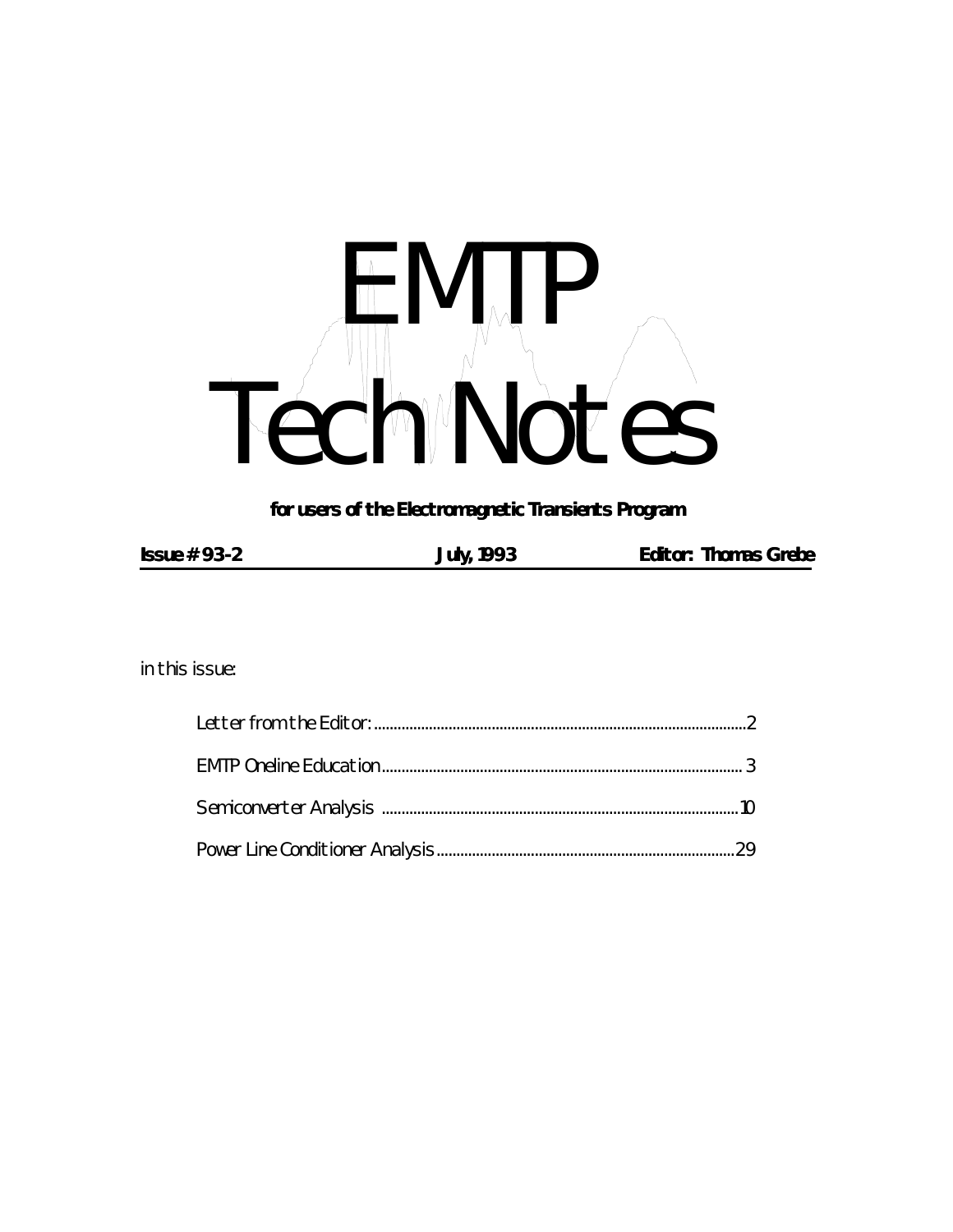## *Letter from the Editor:*

This is the second issue of *EMTP Tech Notes*. The technical newsletter provided to members of the EMTP User's Group. The initial plan for the newsletter is a quarterly technical publication highlighting contributions from members of the User's Group. This newsletter is published using Microsoft Word for Windows. If you wish to contribute an article, please contact me for appropriate text and figure formats. Contributions in the following areas are welcome:

Technical articles Modifications / enhancements to the code Case studies / unique simulations Research projects EMTP data preparation / model development Modules developed for distribution on the BBS Letters to the editor / User's Group Technical paper abstracts Questions for members of the User's Group

I believe that the exchange of technical information is one of the most important functions of the EMTP User's Group and this newsletter, in conjunction with *Transients*, will help to serve the needs of the members. Thanks to the authors for helping to put this issue together. As always, I'm open for suggestions regarding this publication and the User's Group in general.

Thanks for your support

For more information concerning the newsletter or to submit a contribution please contact:

Thomas Grebe EMTP User's Group Electrotek Concepts, Inc. 10305 Dutchtown Road, Suite 103 Knoxville, Tennessee 37932 Phone: (615) 675-1500 x33 FAX: (615) 966-5497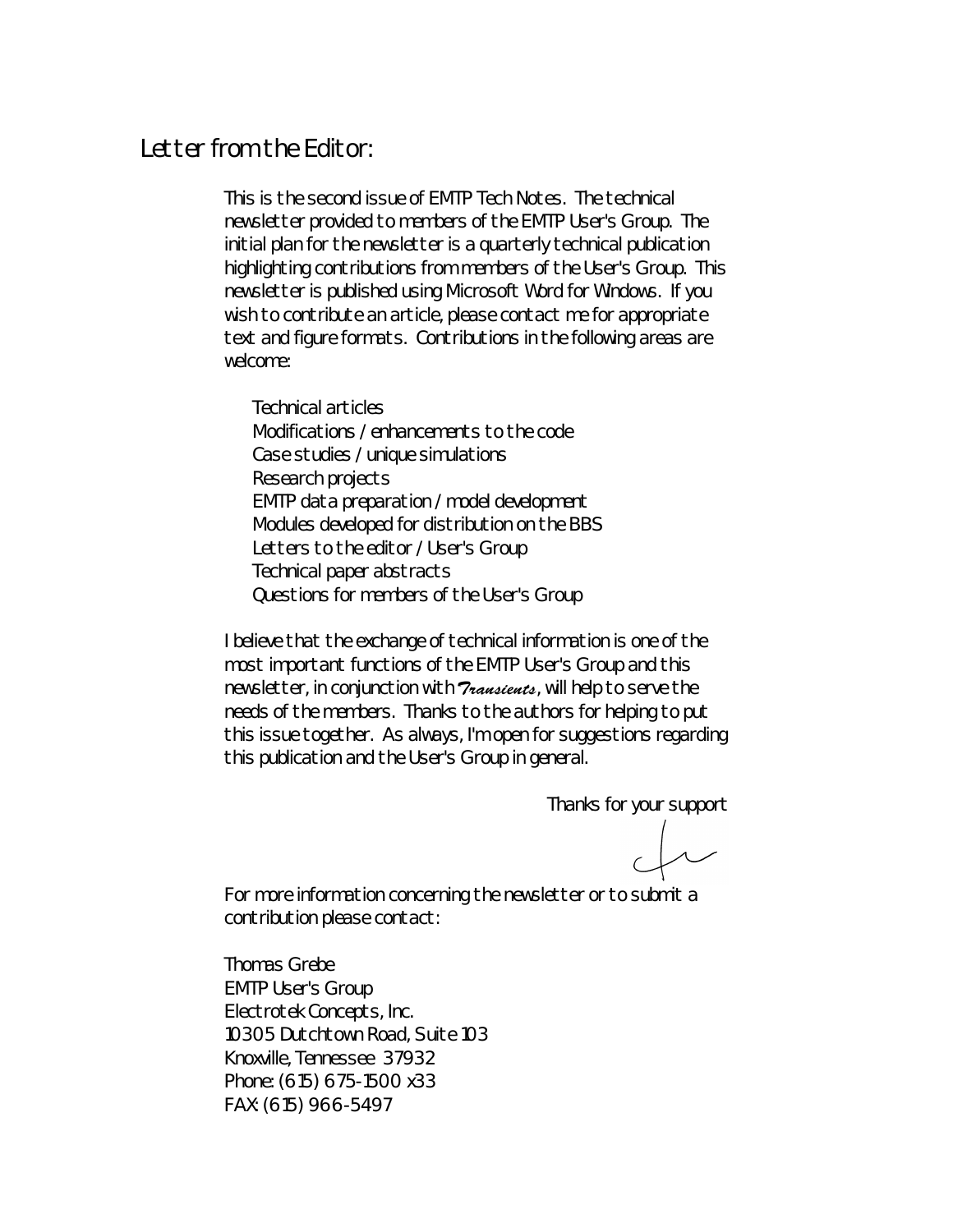# *A Oneline Diagram Approach as an Educational Introduction to the use of the EMTP - Introduction*

The use of EMTP is now so widespread in the Utility industry that it has become the equivalent of SPICE as a tool of analysis in the context of transient analysis of electric power systems. For universities and Utility training centers therefore courses of instruction concerned with the topic recognize the need to at least expose their students to EMTP. This however presents something of a problem as, despite the enormously and increasingly wide application of EMTP, there is a very long and difficult period required to learn how to use it with some prospect of reasonable success. Even in quite simple cases, for a senior undergraduate course in Power Systems Analysis, there is just not sufficient time within the semester boundary to adequately address this problem. Experienced educators in the field would recognize that of the many difficulties surrounding the use of EMTP, the necessity of preparing 3-phase data for any given problem is paramount. Usually, students are familiar with one line diagrams which they use to solve many of the normal operating conditions of electric power networks. They are also familiar with symmetrical components and will recognize that there may have to be some accommodation to unbalanced conditions by the use of such techniques essentially using balanced networks to solve for specific but important fault conditions in a quasi steady state analysis. To alleviate this difficulty which exists in the Utility industry also, some years ago the author approached the Planning Department of Baltimore Gas and Electric with a proposal to write software that would allow a one line diagram to be the primary input to a somewhat constrained but widely applicable set of typical transient problems, mainly concerned with energization, fault clearing and capacitor switching. The intention was not so much as a permanent replacement for the direct use of EMTP, but rather a method of demonstrating the true power and universal use of EMTP to students and employees. The user of such sophisticated software as EMTP frequently experiences a discouraging period during the early learning which may result in long term reluctance to persevere with what could be ultimately turn out to be of great value. The use of the interactive packages which alleviate the necessity of introducing the 3-phase data are also efficient in instances in which several parts of a system are to be examined perhaps only superficially for early planning purposes.

## *Organization of Program*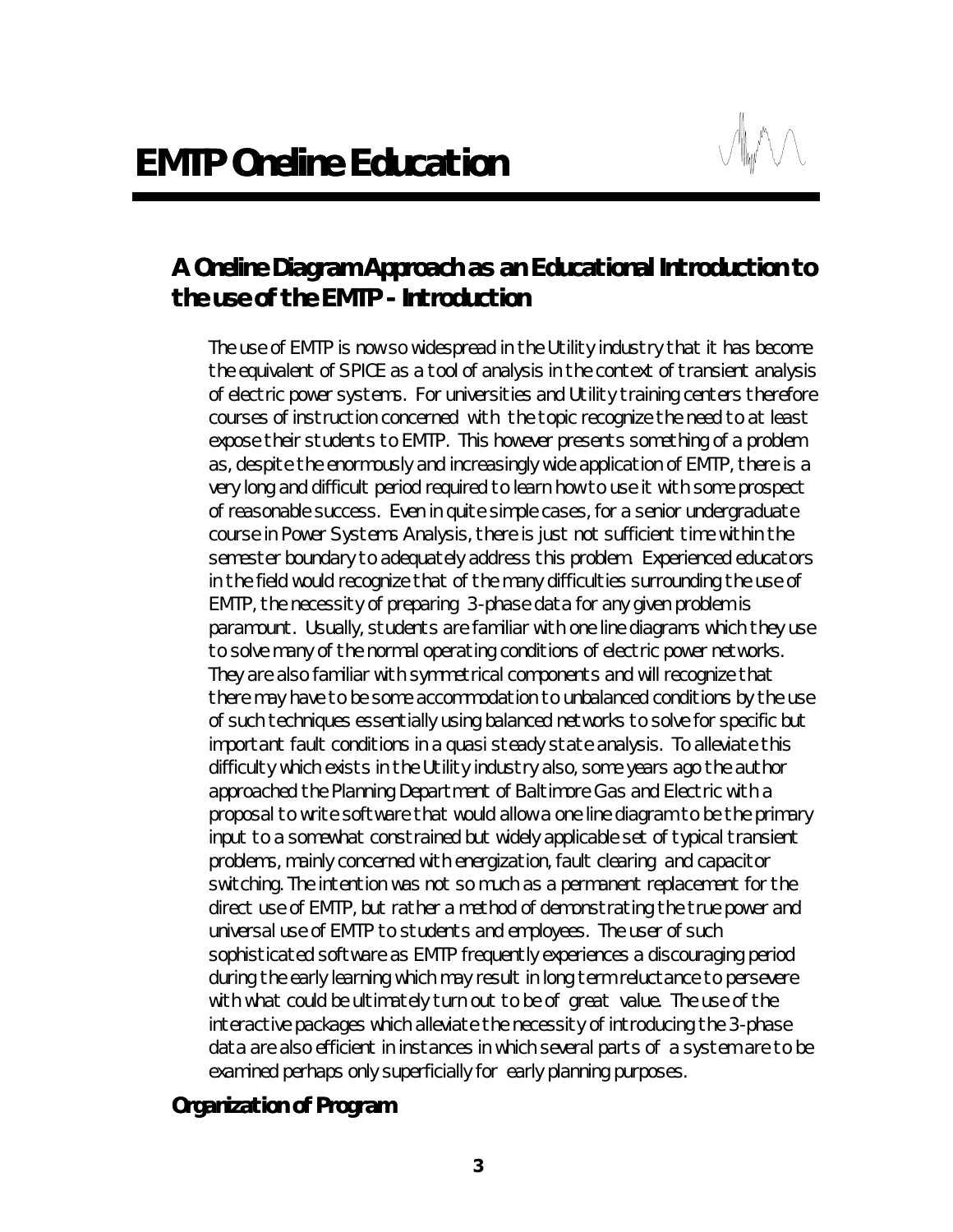The organization of the program is basically defined as follows:

- Interface to EMTP (IFEMTP)
- Interactive Modifier (IAM)
- Database

In the interactive mode, the IAM prompts for a number of options as follows:

- Execute previously established case study
- Establish a new case study
- Modify existing case study
- Update database

For this purpose, a case study is defined as a one line diagram, with a previously established database. Establishing a new case study may involve actual changes to the input data to the interface or may mean changes only to the output form a previously executed interface case. The output from the interface program itself will be used as input data to the EMTP, but the IAM can interpose itself before EMTP is executed to modify the data so produced. An example of such an interposing operation would be siting of arresters. In general, the interface allows shunt elements, such a arresters, only as busbar connections defined by the one line diagram. In practice this would mean that arresters could only be placed on the station side of the transformer. The IAM allows the arrester to be moved to any point on the line or cable by means of a simple processor operating on the output data set of the interface before input to EMTP. A similar example would be the use of IAM to change the insertion resistance values of a breaker.

The majority of equipment met with in practice in Electrical Power Systems has been included in the program viz.:

- Overhead Transmission Lines, Underground Cables
- Transformers, Interbus Reactors
- Circuit Breakers
- Series Reactors and Capacitors
- Shunt Resistors, Reactors and Capacitors
- Single Line to Ground Faults
- Generators
- Switched Shunt Capacitors
- Pre-Insertion Resistors, Post-Extraction Resistors
- Surge Arresters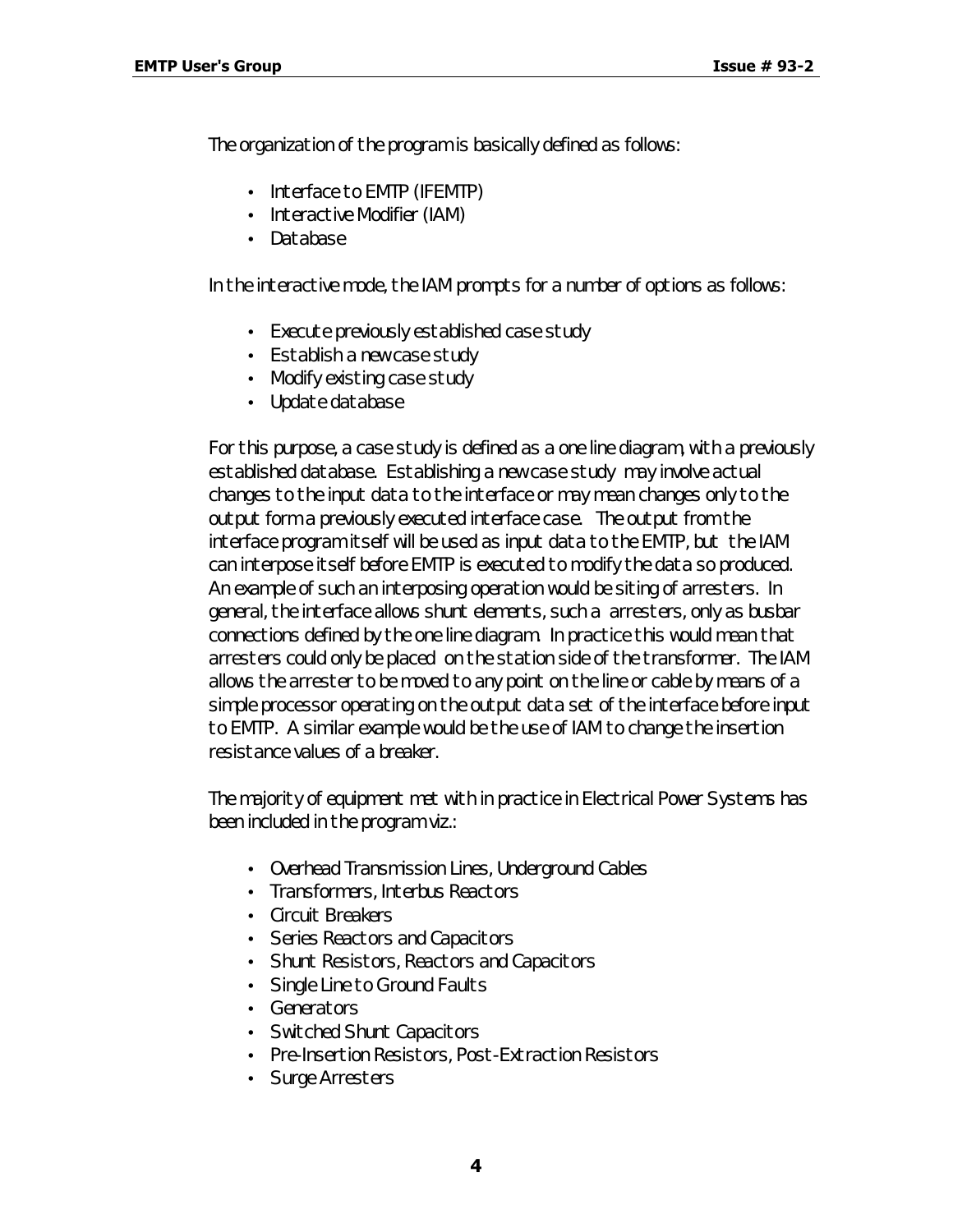#### *Input to the Interface (IFEMTP)*

To initiate a case study of a transient on the system a set of records or card images must be placed in the input data set to the Interface. Further input to IFEMTP is required from the database containing the subtypes which are available. Messages from IFEMTP are provided on the monitor data set and the main output from the program, which will be input into the EMTP, is written once all the input data card images have been correctly read. The monitor data set which also includes program testing information, error messages and an acceptance message if the data is correct.

Before reading records, IFEMTP searches forward through the data set until a start record is found. Records will now be read until an end record is found. All records in between constitute an input data case study. Records with "/" in column 1 are treated as comment cards and are ignored. The first noncomment card after the initial record for this case is treated as a title record and will be reproduced on the output.

Every 3-phase connection should be specified including shunt equipment. However, each overhead line or underground cable is specified according to a record which includes breakers and transformers at both ends. (see Figure 1)



*Figure 1 - Line Diagram for Overhead Transmission Lines and Underground Cables*

All series elements, essentially only lines, cables and series reactors/ capacitors must specify a circuit number. (This must be unique to a line or cable but will be repeated for series reactors/capacitors.)

#### *Shunt Element Values*

While the usual method of including a shunt element is by reference to its subtype defined from columns 2 and 3 of the input data set and read from the database. An override of the subtype is possible where the actual values are known.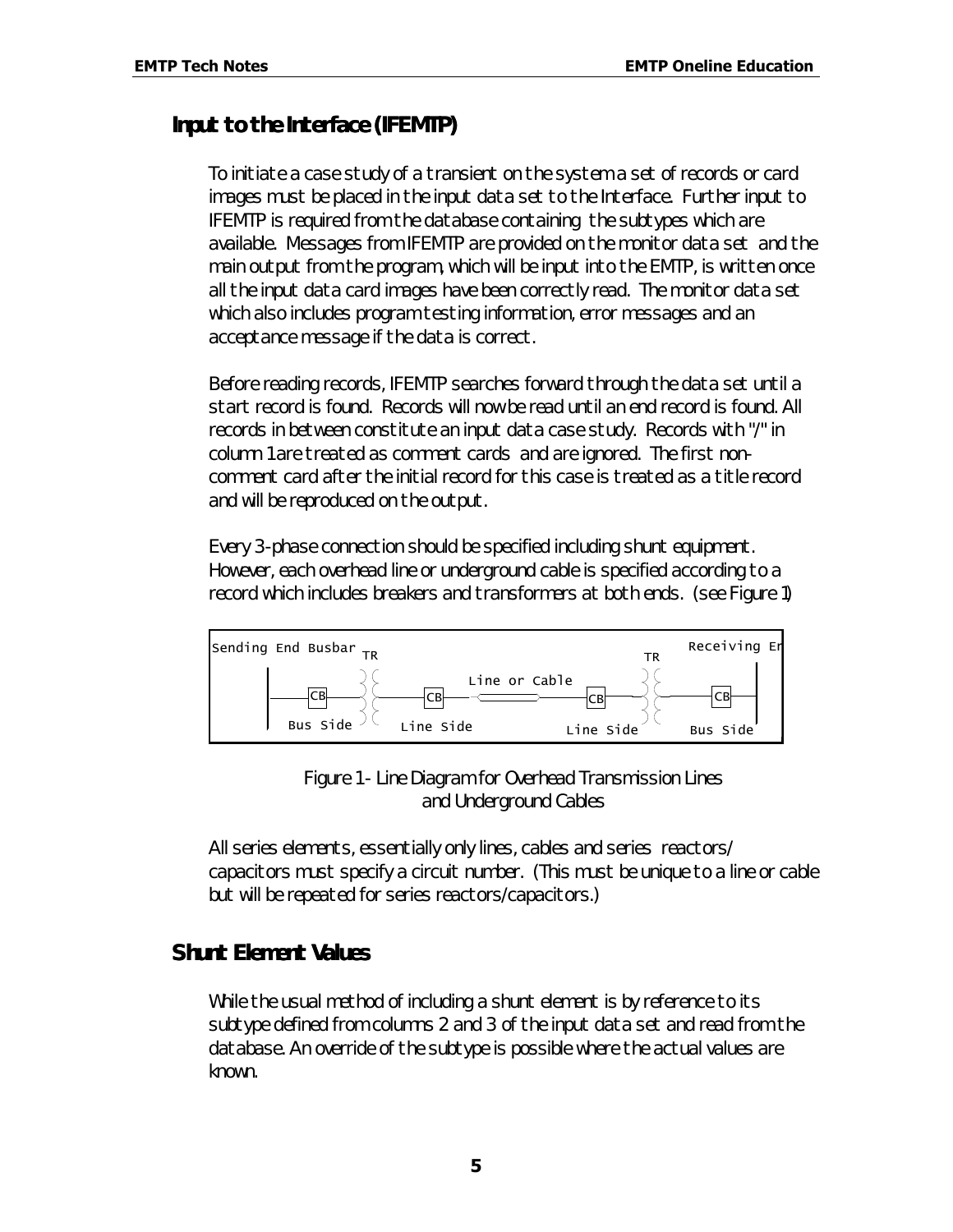#### *Establishment of Database*

The database may be established for all device types and a few of each subtypes. The database consists of fixed blocked records, 80 bytes each and blocked at 4000 bytes/block (or 50 records per block). Device types and subtypes are in random order, the only restriction being that the parameter values for a particular device type and subtype follow immediately the identifying record for the device type and subtype.

The identifying records are always in columns 1-20 of the record and have "\*" in column 1. The device types are as follows:

> \*OVERHEAD LINE \*UNDERGROUND CABLE \*TRANSFORMER \*CIRCUIT BREAKER \*FAULT \*GENERATOR \*SERIES REACTOR \*SHUNT RESISTOR \*SHUNT REACTOR \*SHUNT CAPACITOR \*SWITCHED CAPACITOR \*SURGE ARRESTER \*INTERBUS REACTOR

#### *Overhead Lines (L)*

The model used for this device type is the distributed model as described in Section 1.26 of the EMTP Rule Book [1]. The positive and zero sequence impedances are used and may be in various units as specified.

## *Underground Cables (U)*

The model used for this device type could be the PI-equivalent as described in Section 1.23 of the EMTP Rule Book [1]. The coupling [R], [L], and [C] matrices are calculated from the manufacturer's data and follow standard rules.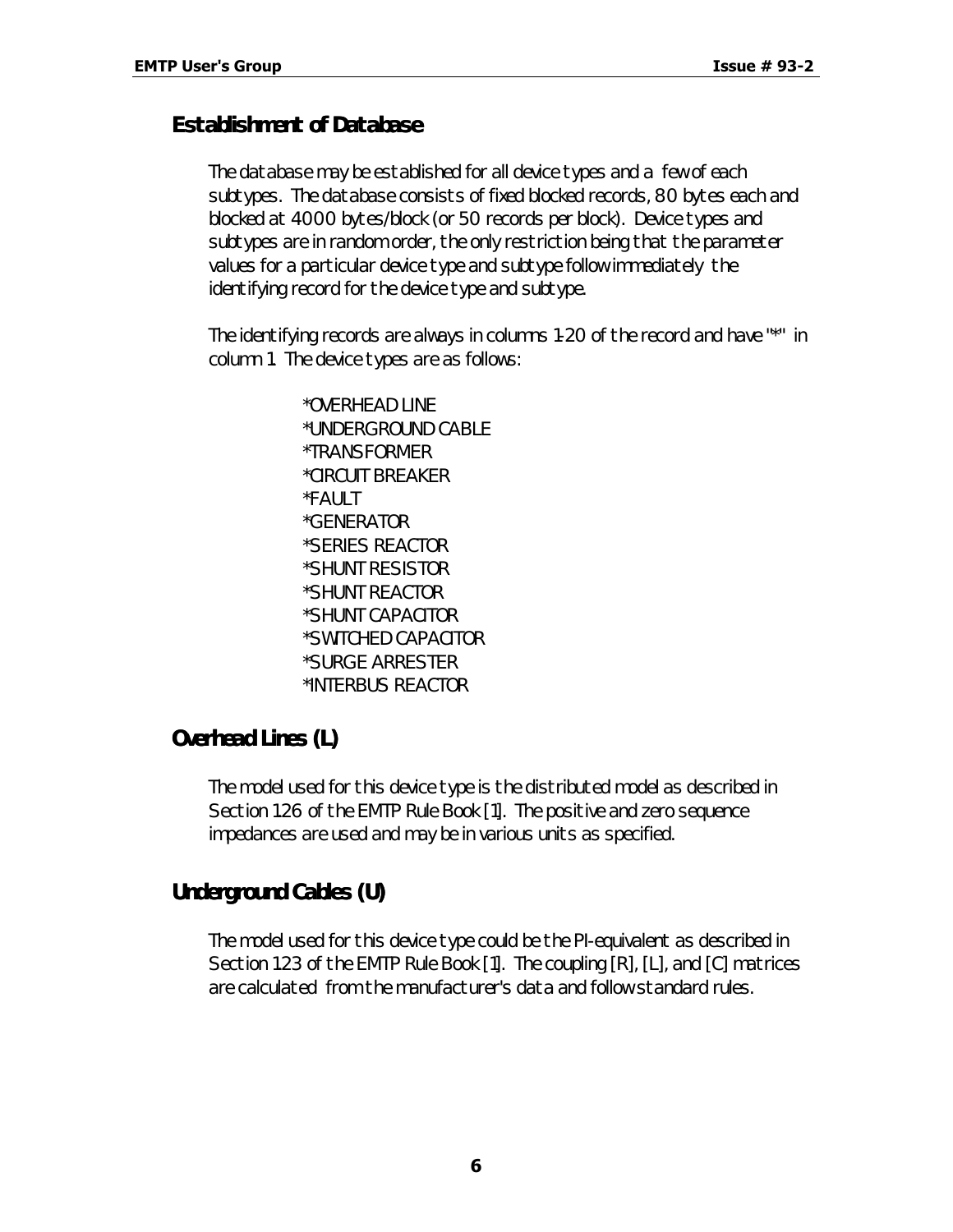#### *Transformers*

The model used for this device type is mostly the SATURABLE TRANSFORMER model as described in Section 1.25 of the EMTP Rule Book [1]. Generally assumptions have to be made about the saturable characteristic as the only data commonly available are the interwinding reactances. The bus side is always taken as the primary winding - this is a more fundamental distinction than sending/receiving end.

#### *Circuit Breakers*

The model used for this device type is the "ordinary switch" as described in Section 1.4 of the EMTP Rule Book [1]. It should be noted in passing that the Switch is actually modeled with small series resistance DR and shunt capacitance DC as shown in Figure 2. Both insertion resistance during energization and post-extraction resistance during clearing may be included and are defined within the database. (see Figure 3)



*Figure 2 - Representation of Circuit Breaker*



*Figure 3 - Insertion Resistance Option*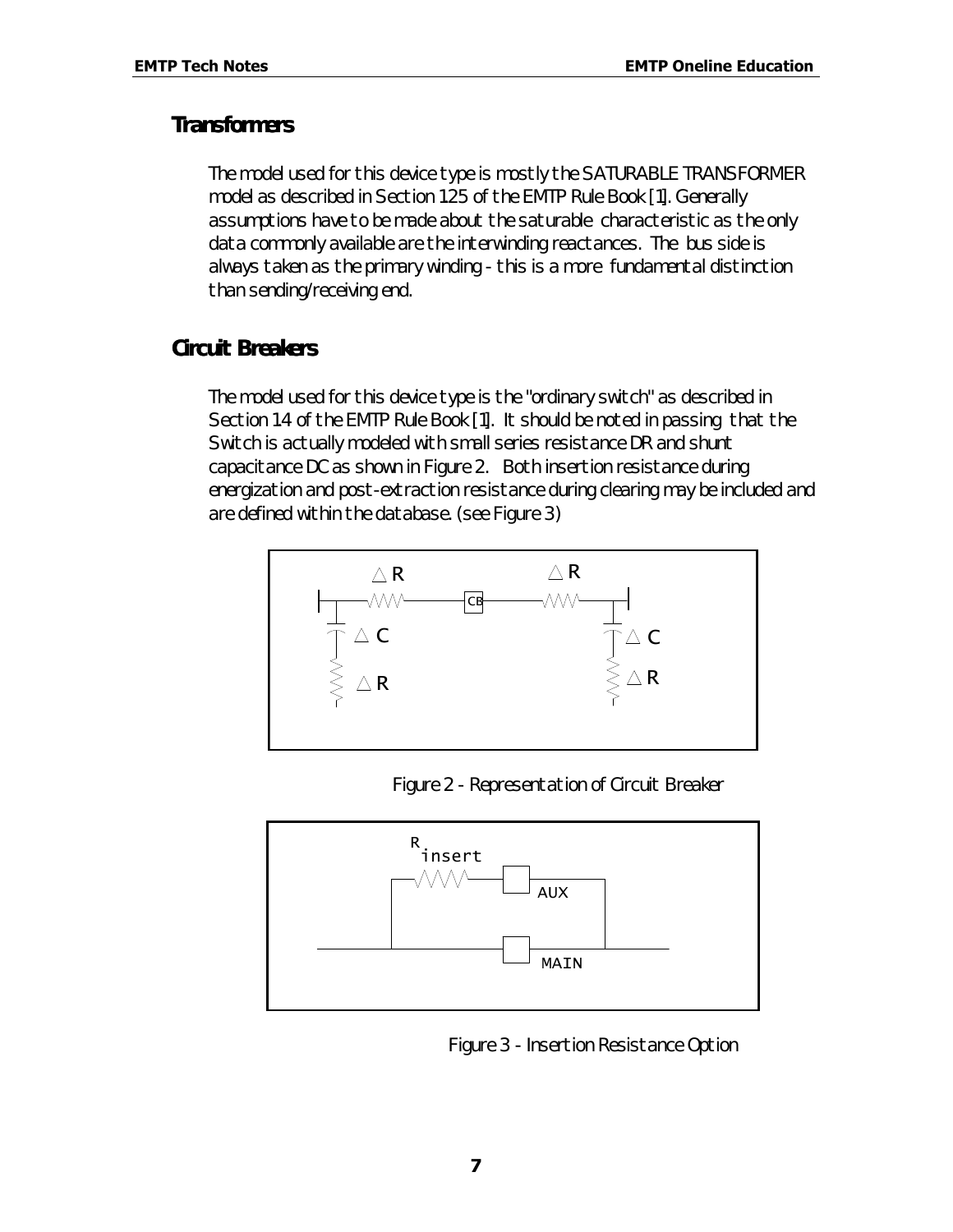## *Faults (F)*

The model used for this device type is a series combination of small resistance DR and circuit breaker closing to ground. Three-phase or single phase faults are the only types allowed presently. Any phase may be specified and, if the threephase fault is employed, the three phases need not close at the same time.

## *Generators (G)*

The model used for this device type is type 14 Sinusoidal function as described in Section 1.6 of the EMTP Rule Book [1]. The series reactance is read from the database according to the subtypes and the line voltage, phase advance angle with respect to the reference and the frequency along with the phase sequence are also obtained from the database.

## *Series Reactor (Z)*

The model used for this device type is the series R-L-C branch as described in Section 1.21 of the EMTP Rule Book [1]. By suitable use of the subtypes it is possible to specify a series capacitor rather than series reactor since all three elements can be specified simultaneously. No switching of this element type is available.

## *Shunt Resistor (R)*

The model used for this device type is the series R-L-C branch. Only resistance is possible and no switching is allowed.

## *Shunt Reactor (X)*

The model used for this device type is the series R-L-C branch. Only reactance is possible and no switching is allowed.

## *Switched Capacitor/Inductor (A)*

The model used for this device type is the series R-L-C branch in series with a switch. Any combination of the series R, L or C is allowed but at least one of them must be present. These values together with the switching times are provided by the subtype within the database.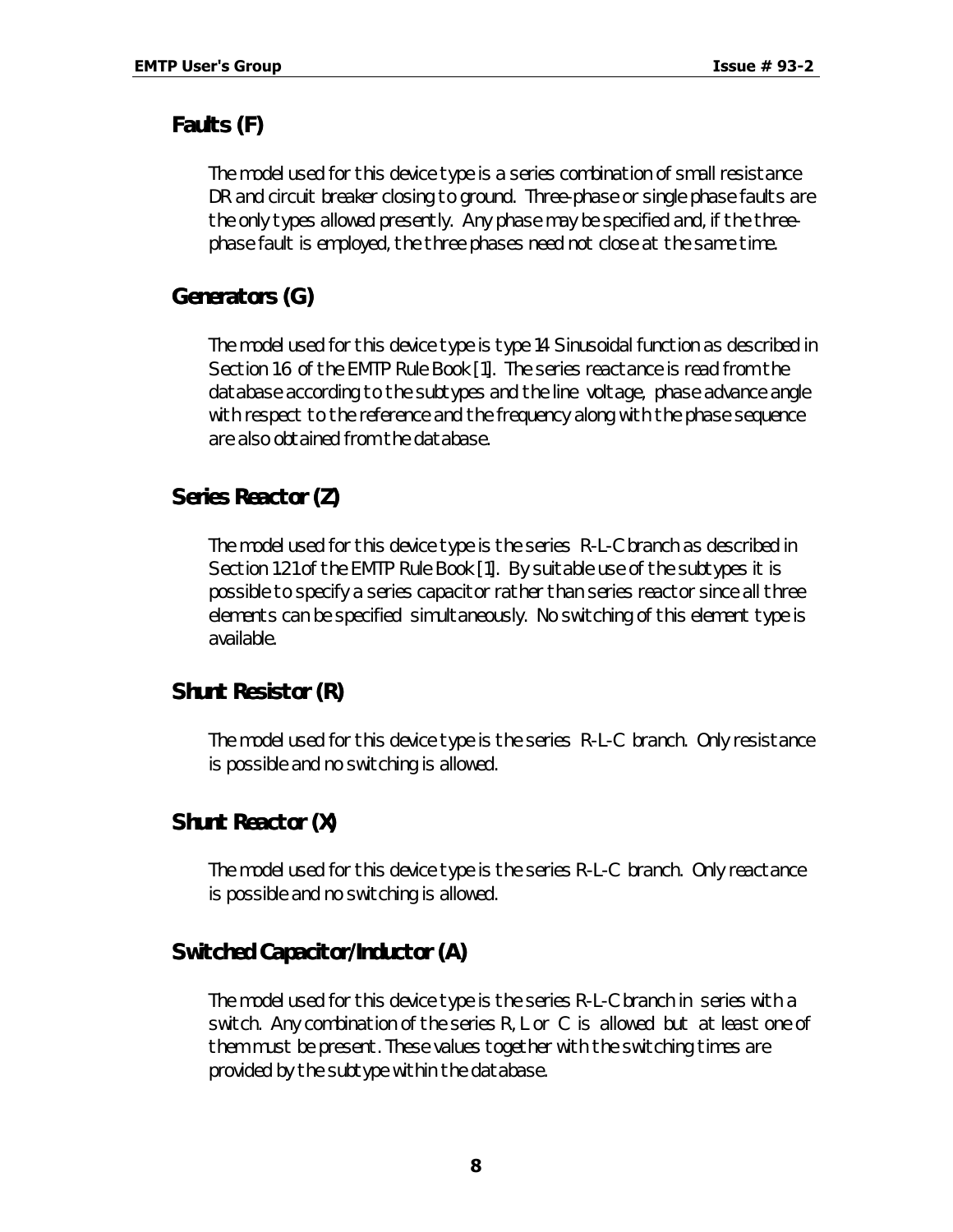## *Surge Arrester (S)*

The model used for this device type is the ZnO Surge Arrester Model described in Section 1.32 of the EMTP Rule Book [1].

## *Future Developments*

The interactive program described does not allow for graphical display other than the time graphs of these points in the system of interest for any given study. However, it is intended to use standard graphics packages to:

- draw the one-line diagram of the system under study
- invoke the modifiers by using menu selection from the screen
- allow changes of the system directly from the screen
- display maximum values, etc. on the system under study
- optimize arrester sittings
- determine worst-case closing sequences
- These operations will be implemented in the near future.

## *Acknowledgments*

The author wishes to thank Mr. W.G. Thompson, Manager, Electric System Planning Department, Baltimore Gas & Electric Company for his interest and support in the work.

## *Reference*

[1] EMTP Revised Rule Book Version 2.0, EPRI Research Project 2149-4, EL-6421-L, Vol. 1, Final Report, June 1989.

> *R.J. Harrington Senior Member IEEE George Washington University Washington, DC 20052*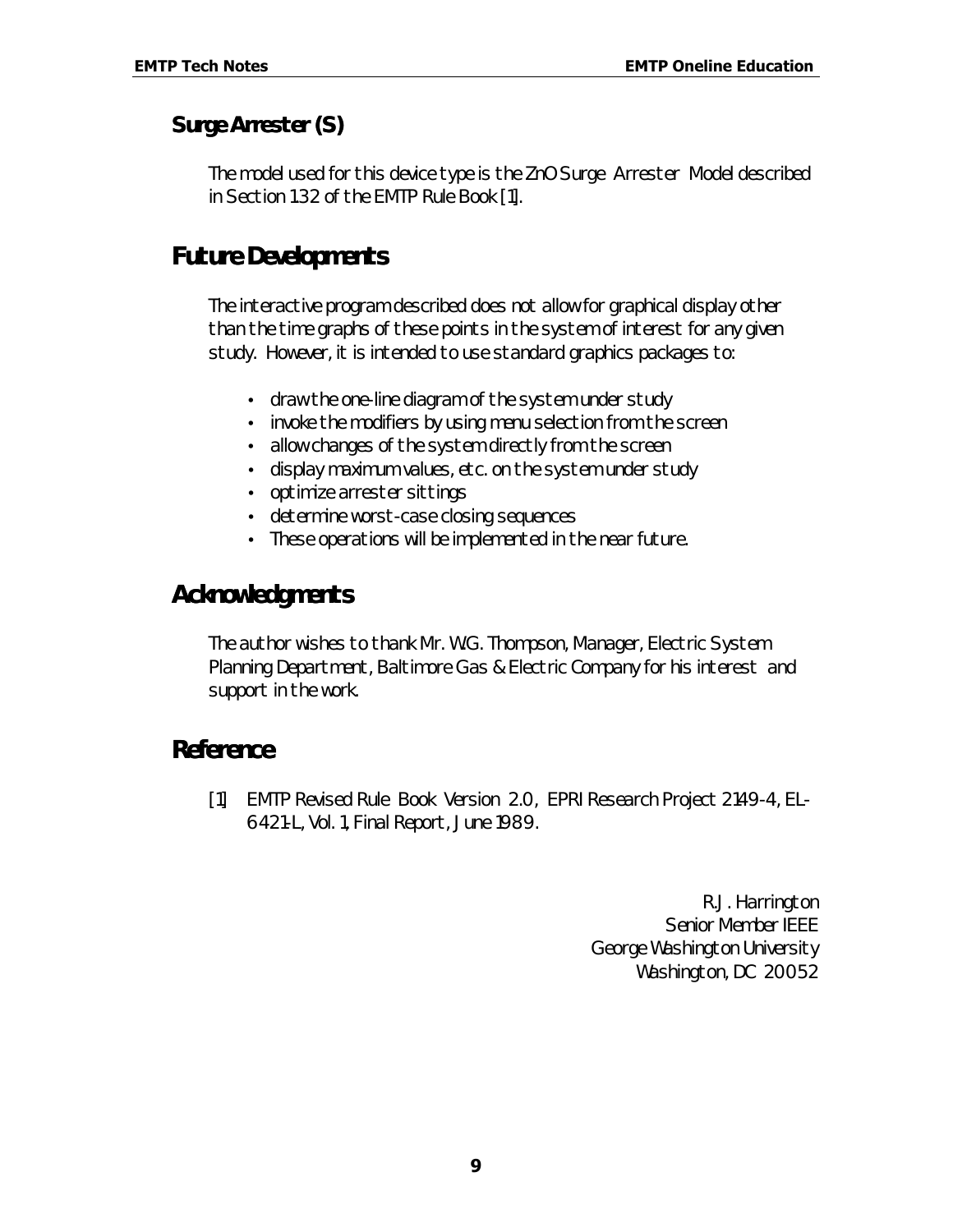# *Operational and Harmonic Concerns Associated with a Semiconverter*

#### *Abstract*

This paper clarified the harmonic problem associated with applications of a semiconverter. A comprehensive explanation of the harmonic generation and the analyses of converter operation with different firing angles were provided. Voltage and current waveforms showing the distortion characteristics of the input and output quantities are presented. The performance of an installed 2nd harmonic filter to reduce even harmonic injection into the system and to improve circuit power factor was evaluated using Electromagnetic Transient Program.

#### *Introduction*

A semiconverter, which is sometimes also referred to as a half-controlled threephase bridge rectifier, is commonly adopted for industrial applications at power level up to several hundred kilowatts. The circuit configuration of interest is shown in Figure 1, where a semiconverter is supplied from a 480 V ac voltage source through a delta/wye connection isolation transformer. The load of the converter is represented by an RL series branch.



*Figure 1 - AC to DC Conversion System Using A Semiconverter*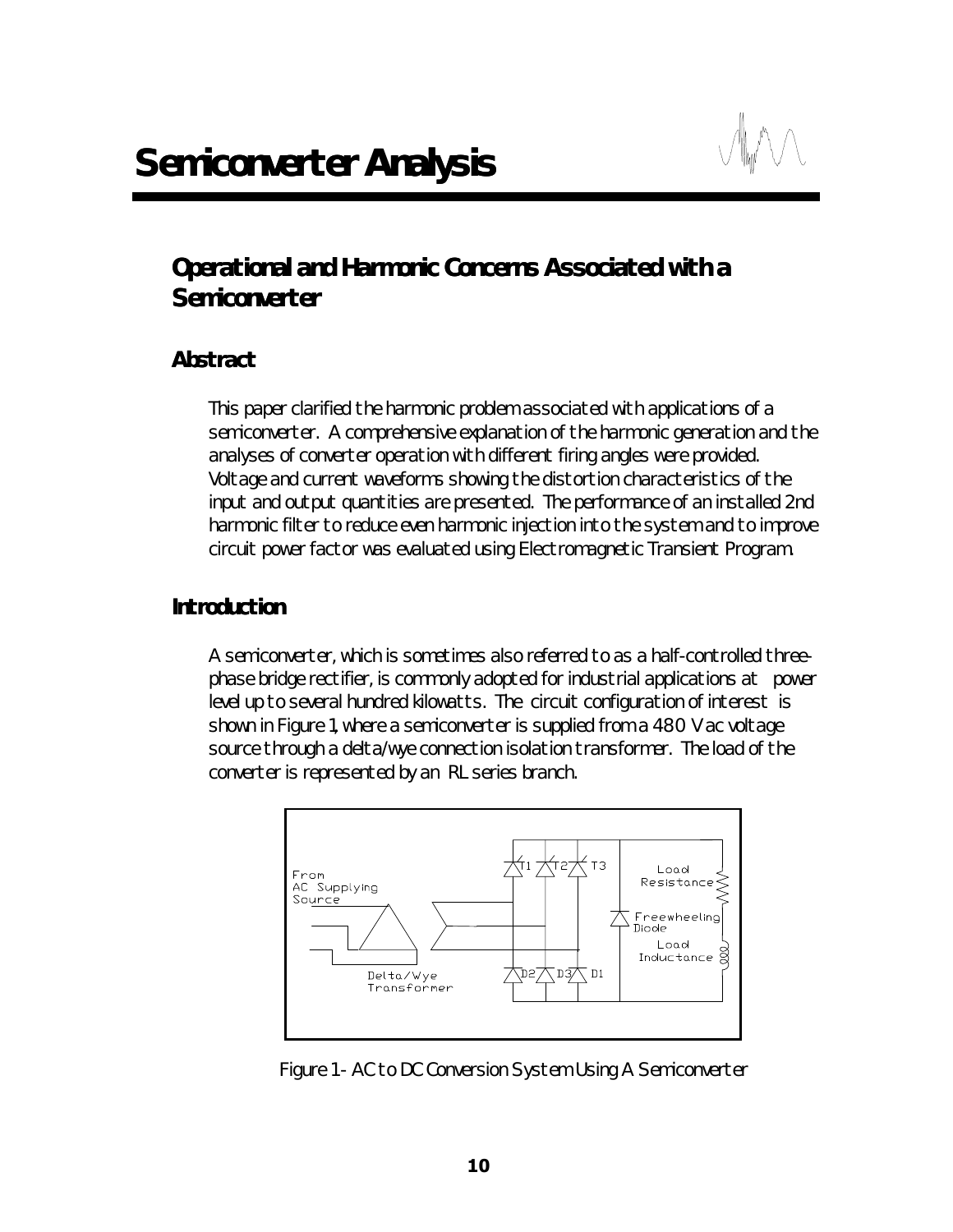Discussions of the semiconverter operation under idealized conditions can be found in power electronics texts[1][2][3]. Because only three control devices are used and because diodes are considerably less expensive than thyristors and do not need firing controls, the cost and complicity of the control circuitry of the semiconverter are greatly reduced if compared with a full controlled bridge converter. This makes the semiconverter vary attractive in applications where only one-quadrant operation (rectification ) is required. Authors have noticed applications of the semiconverter for large ac generator excitor dc current supplies even in the power plants built in 90's.

While recognizing the advantages of the semiconverter, the problem associated with it should also be identified. The semiconverter could result in an injection of an excessive amount of even harmonics into the ac supplying system, particularly when the converter is operated with a large firing angle and the freewheeling diode of the converter carries a significant current. A characteristic which helps to distinct the harmonic distortion caused by the semiconverter from those resulting from other types of power electronics conversions is a pronounced waveform unsymmetry of the ac line current with respect to the current zero level. The frequency spectrum of the current under such conditions contains rich even harmonics. A pair of typical voltage and current waveforms (computer simulation) from a semiconverter application are given in Figure 2 and Figure 3, to illustrate the discussed waveform distortions.



*Figure 2 - Waveform of Line-to-Ground Voltage*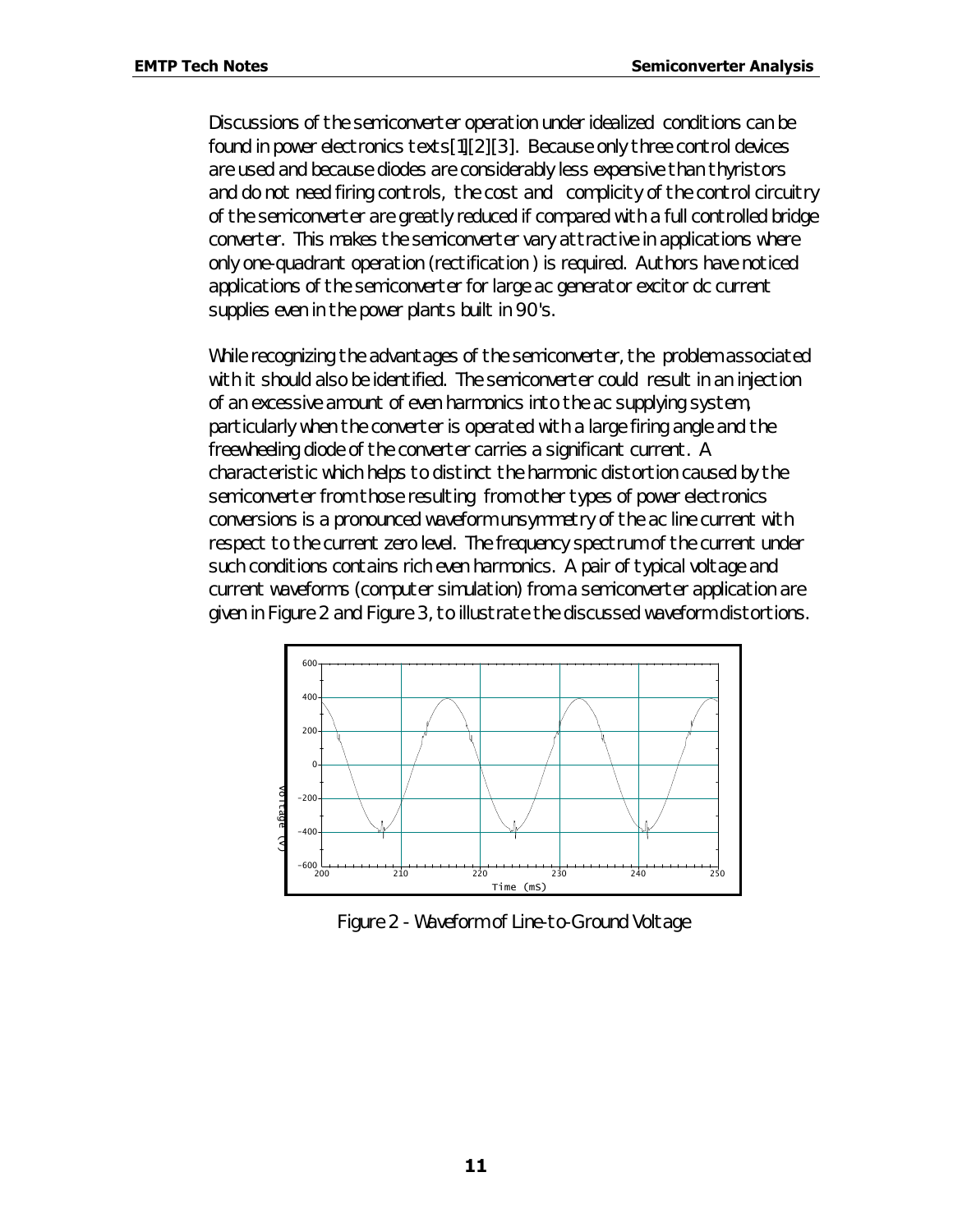

*Figure 3 - Waveform of Line Current*

These waveforms were measured from the ac supplying side of the isolation transformer. The voltage waveform clearly indicates a three-pulse operation and the current waveform shows a dramatic unsymmetry with rich even harmonic contents.

Although similar waveforms have been frequently observed in practices, because of a lack of published information regarding this issue, the formation of the problem has not been comprehensively understood by many electrical engineers who work at the front line of industries and electric utilities. The objective of this paper is to provide a clear explanation of the operation principle of the semiconverter, to illustrate its performance characteristics, and to demonstrate a approach which can be used to reduce the current distortion seen by the supplying ac network.

## *Operating Principle*

A semiconverter can be considered as a series combination of phase-controlled half-wave converter (the upper bridge) and a uncontrolled half-wave rectifier (the lower bridge). Apparently, if the upper bridge thyristors are fired at natural commutation points, the semiconverter operates exactly as a full-wave diode bridge rectifier. The EMTP simulated ac line-to-neutral voltage (Va), the ac line input current (Ia), the dc output voltage (Vdc) and the dc load current (Idc) for the system shown in Figure 1 under such firing condition are given in Figure 4.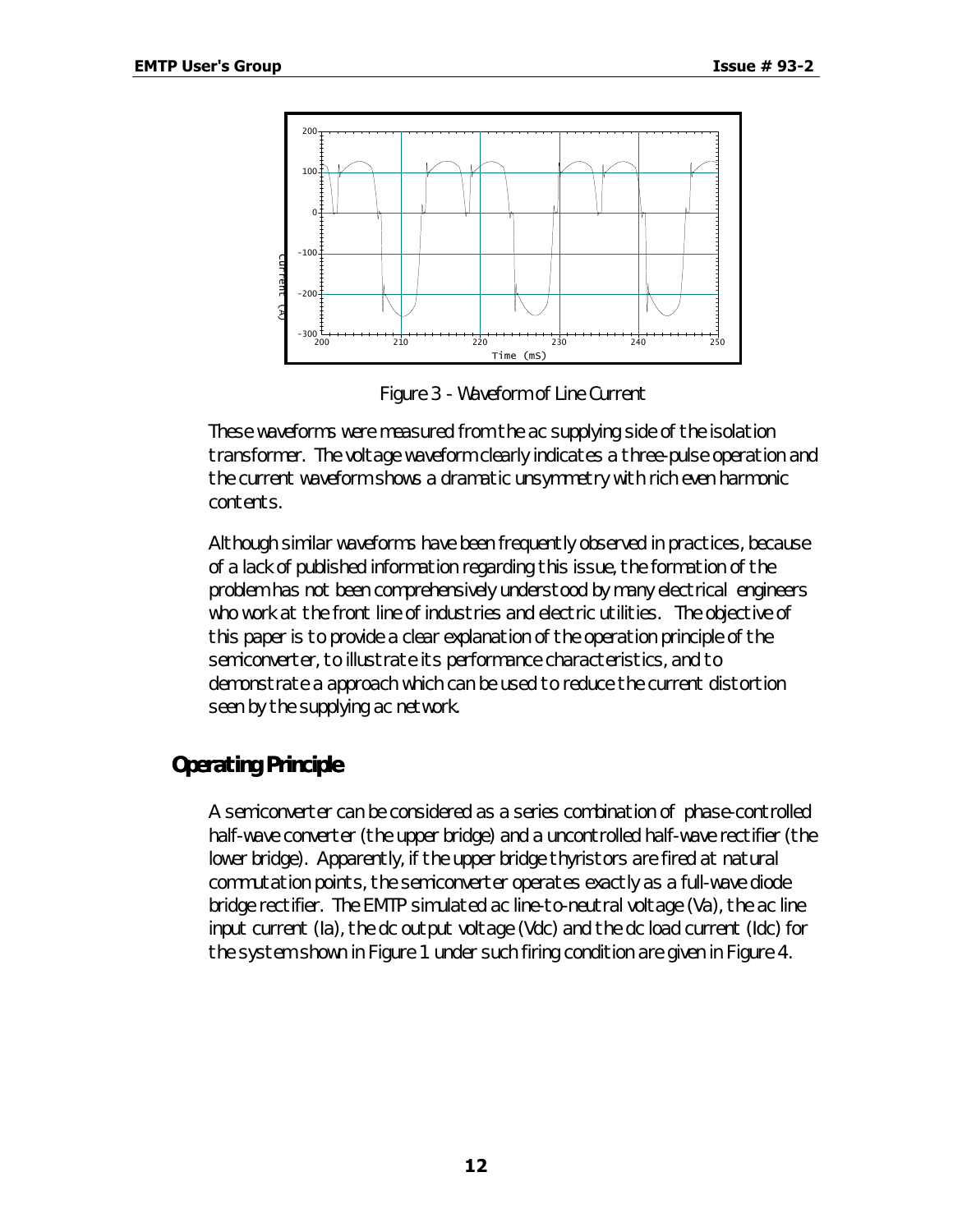

*Figure 4 - Input/Output Quantities of Six-Pulse Operation*

The transformer primary line-to-line voltage is 480  $V_{rms}$  and the ratio of the delta/wye connected isolation transformer is 1 : 1. Consequently, the line-toneutral peak voltage of the wye-connected secondary is 392V<sub>p</sub>. The load of the converter consists of 1.5  $\Omega$  resistance in series with 10 mH inductance. In the simulation, properly sized source and transformer impedances as well as carefully selected snubber circuits were used. These factors are responsible for the voltage disturbance around each commutation point. Therefore, instead of seeing six  $\pi/6$  radian arcs, six triangulated ripples are observed in each power frequency cycle. Because of the impedance of the supplying system, the phase current commutation is completed with a finite period of time instead of jumping from zero to the full load level as under an ideal circuit condition. The symmetry between three phase currents and the symmetry of each individual phase current with respect to the voltage zero crossing points prevent any triplen and even harmonics appearing in the ac line current[2][3][4] under this operation condition.

When the thyristors are fired with a time delay, the converter can have two basic operation modes. Because the lower bridge is completely uncontrolled and it always acts as a half wave diode rectifier. The operation mode of the semiconverter depends only on the firing control of the upper bridge. Before the delaying angle reaching  $\pi/3$  degrees, the converter is in a six-pulse operation mode. After the delaying angle reaching and exceeding  $\pi/3$ , the converter starts and keeps the three-pulse operation mode. The transition from the six-pulse operation to the three-pulse operation is gradually completed as a firing angle increasing from 0 to 60 degrees. The waveforms of the dc output voltage with 0, 30, and 60 degree firing angles presented in Figures 5, 6 and 7 respectively illustrate this transition.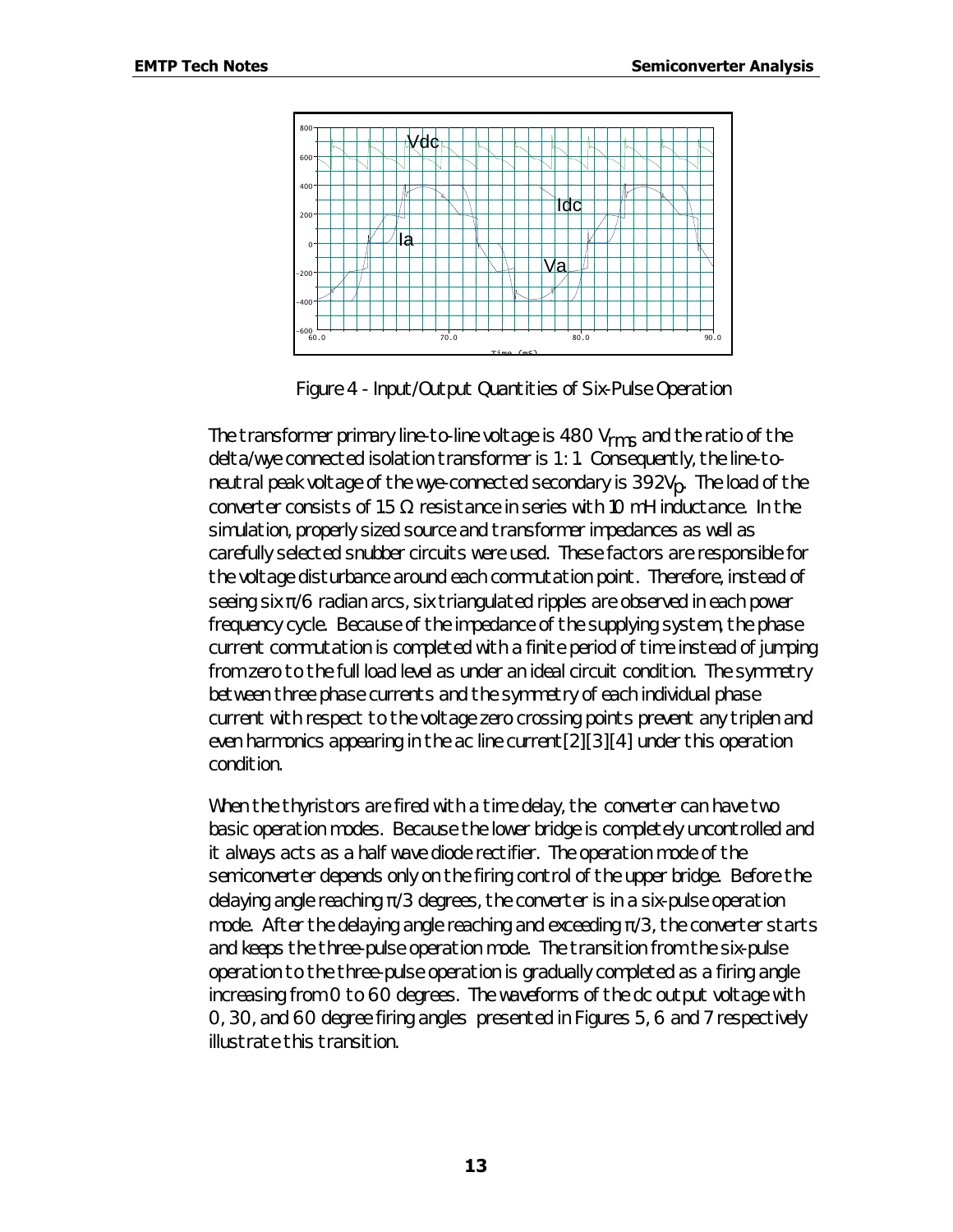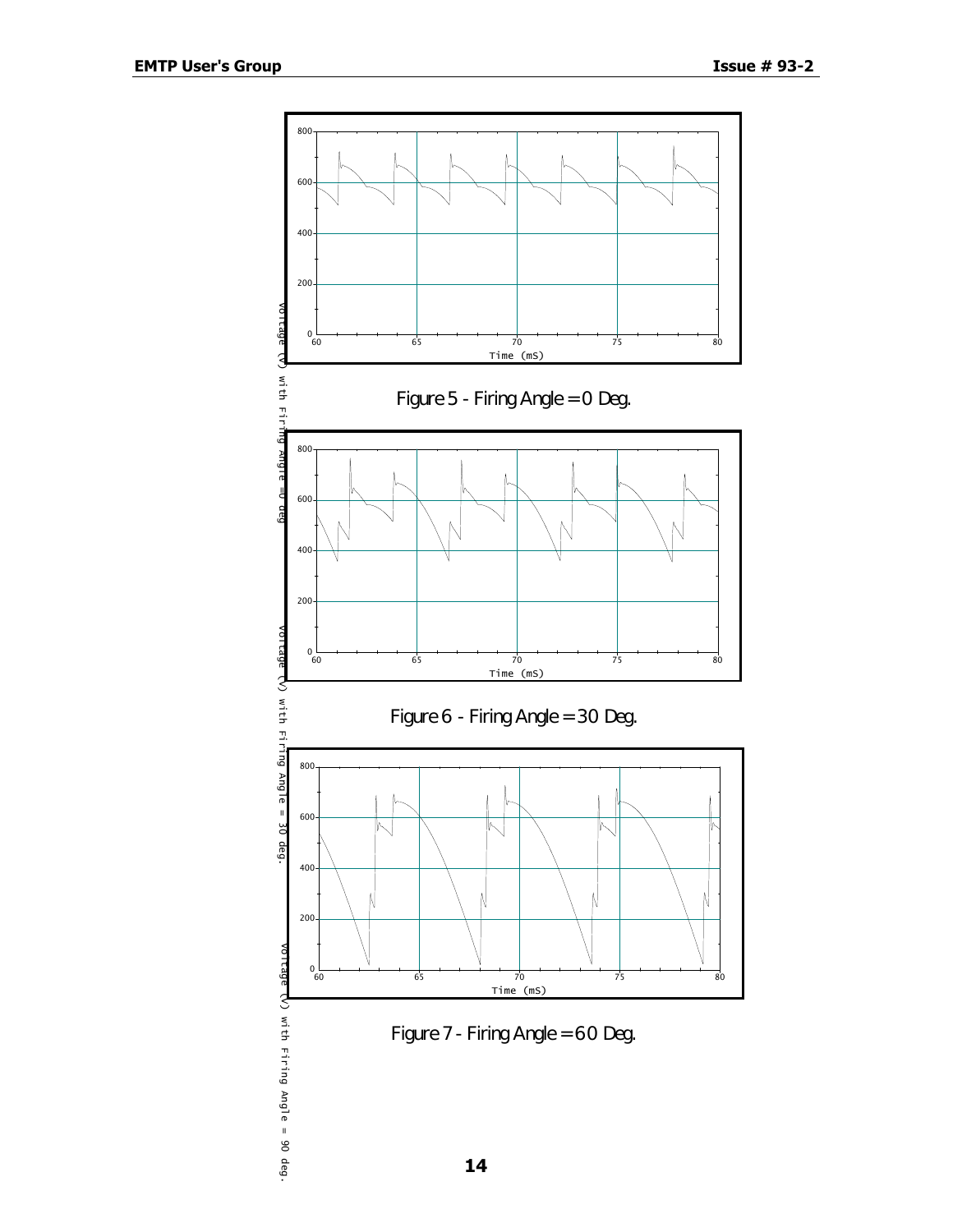The formation of a dc output voltage wave shape can be more clearly explained with the help of the graphic illustration of Figure 8.



*Figure 8 - Formation of DC Output Voltage of Semiconverter*

In Figure 8, three phase line-to-neutral voltages are shown. Because of no control on the lower bridge of the converter, the changing of the potential of the common anode of the diodes (negative dc pole V-) always follows the bottom envelop of the line-to-neutral voltages of the three phases. For the upper bridge, the potential of the common cathode of the thyristors (positive dc pole  $V_{+}$ ) is controlled with the firing angle.

Theoretically, the thyristors can be fired at any delaying angle  $\alpha$  between O and 180 degrees. Namely, for the thyristor T1 of the phase a, the conducting can happen anywhere between the commutation point of T3 and T1 ( positive Vc and Va intersection) and the commutation point of D1 and D2 (negative Vc and Va intersection). As T1 conducting, the potential of the positive dc pole is the same as the potential of the transformer terminal of the phase a. The output voltage of the converter (Vdc) is the difference between the top envelop, consisting of the segments of the phase-to-neutral voltages corresponding to the conducting period of each phase thyristor, and the bottom envelop of the line-to-neutral voltages. Figure 8 illustrate formation of the dc output voltage waveform and the ac line input current waveform with a 30 degree firing angle. The difference noticed between this dc voltage waveform and that given in Figure 6 is due to the inclusion of practical considerations in the simulation. Apparently, for a balanced three-phase system, the maximum conducting period of each thyristor is 120 degrees. Note that if a firing angle is smaller than 60 degrees or if the converter operates in the six-pulse mode, the output voltage is a continued curve. The thyristor or diode of each phase conducts for a fixed period of 120 degrees. Therefore, the output current is continued and the freewheeling diode connected across the dc positive and negative buses carries no current and plays no role in the circuit operation.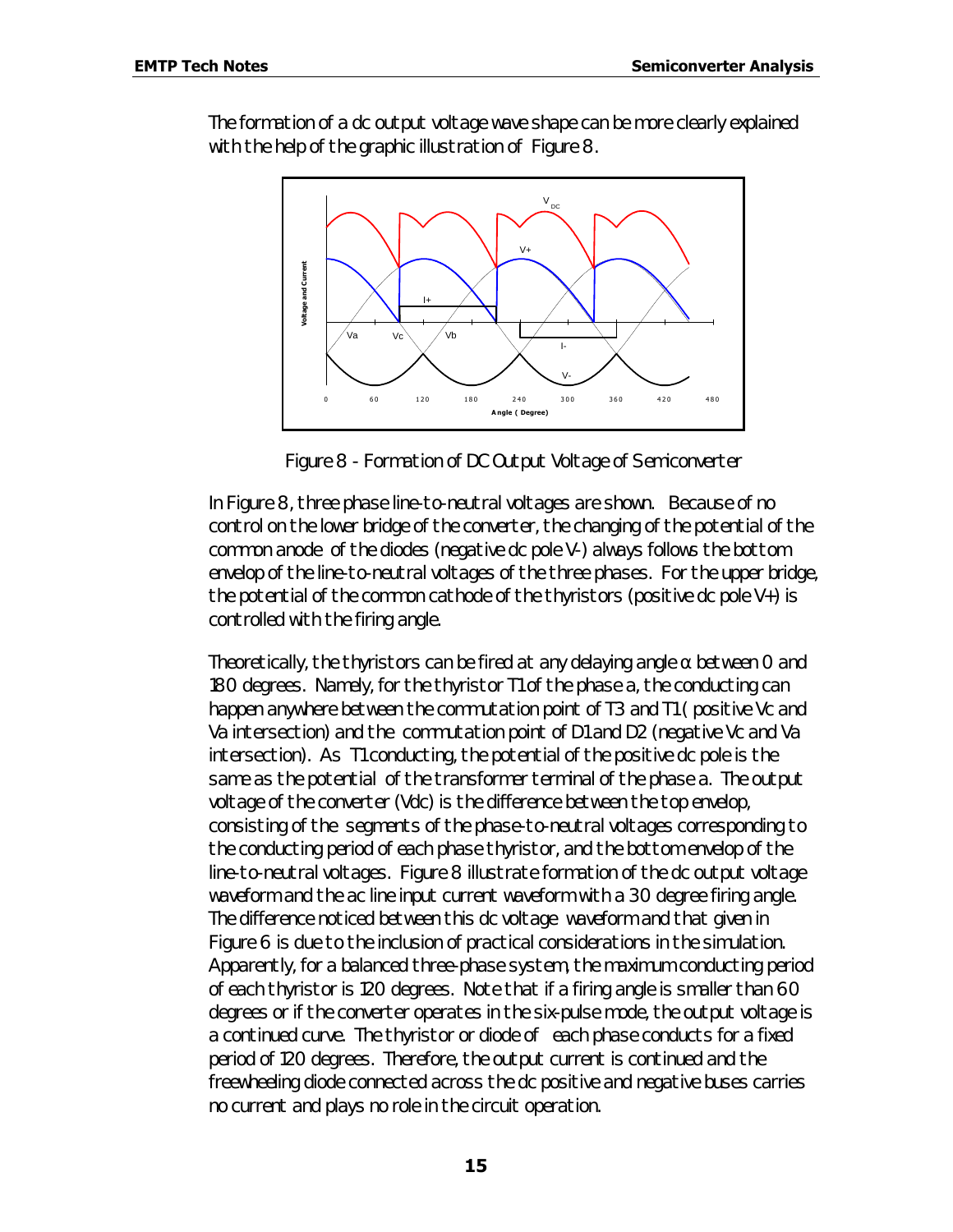The waveforms of phase a input current of the converter corresponding to 0, 30, and 60 degree firing angles are given in Figure 9. To illustrate the current starting and ending points moving with respect to the voltage of the phase, the waveform of the phase a line-to-neutral voltage is plotted in the same figure. This voltage waveform corresponds to the converter firing at 60 degrees.



 *Figure 9 - Waveforms of Phase A Current with a=0, 30, And 60 and Phase A Voltage with a=60.*

Figure 9 indicates that when the converter firing angle increases from 0 to 60 degrees, in additional to the current magnitude reduction, only the starting and ending points of the positive conduction period are deferred correspondingly. The starting and ending points of the negative conduction period remains unmoved. When the firing delay gets beyond 60 degrees, the converter operates with the three-pulse mode and the output voltage becomes discontinued. The Figure 10 shows the output voltage waveforms for the operations with the firing angle equal of 90, 120, and 150 degrees respectively.



*Figure 10 - Waveforms of Output Voltage With Firing Angle = 90, 120, and 150 degrees.*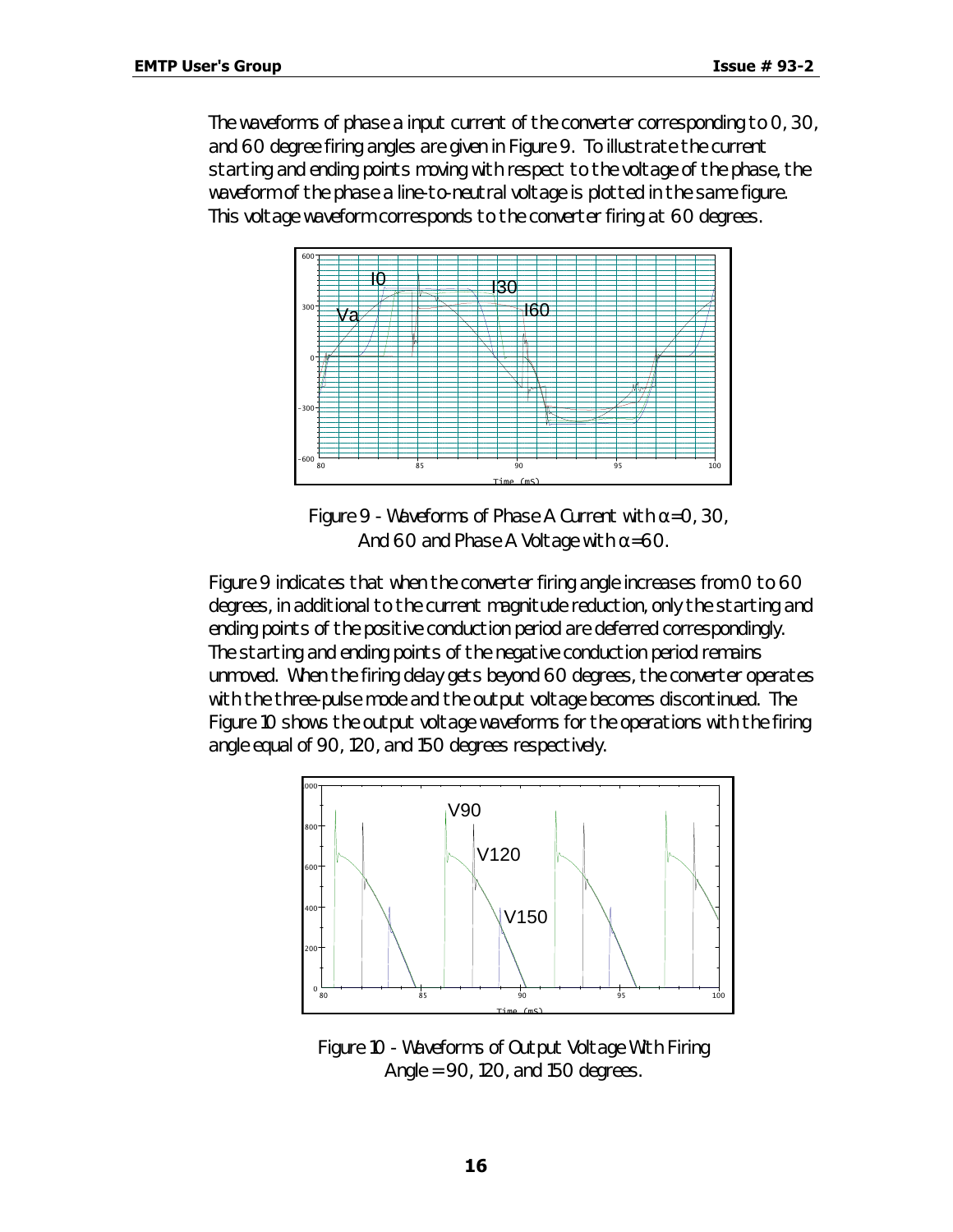In fact, when the delay angle becomes greater than 90 degrees, the phasecontrolled upper bridge half-wave converter starts to act as an inverter. Namely, its contribution to the output voltage becomes negative. With the ideal voltage waveforms shown in Figure 8, considering the semiconverter as the series connection of a uncontrolled half wave rectifier with a phase controlled half wave converter, the average dc output voltage can be expressed as the summation of two parts[2].

$$
V_d = \frac{3\sqrt{6}}{2p} V_f (1 + \cos a)
$$

Where the constant term is the contribution of the uncontrolled half-wave rectifier and the  $\alpha$  dependent term is the contribution of the phase-controlled half-wave converter. As shown by Figures 5, 6, 7, and 10 and indicated by the above voltage expression, when the firing angle increases from 0 to 180 degrees, the average output voltage decreased from the maximum to zero. The spikes appearing at the front edges of the voltage pulses reflect transients caused by simulated power electronic switching. This type of overshooting can be controlled by adjusting parameters of the snubber circuit.

A distinctive remark of the three-pulse operation is that the ending points of the phase conduction on both positive and on negative current flowing directions are fixed. As a result, a further firing delay beyond 60 degrees makes the thyristor and diode of each phase carry current for a period of less than 120 degrees. The current waveforms resulting from 90, 120, and 150 degree firing delay are shown in Figure 11.



*Figure 11 - Waveforms of Input Currents with a= 90, 120, 150 Deg. and of Input Voltage with a=150 Deg.*

To supply an inductive load, the freewheeling diode now must come to action and to provide the load current path. Otherwise, the thyristors will fail to cease conducting at specified places.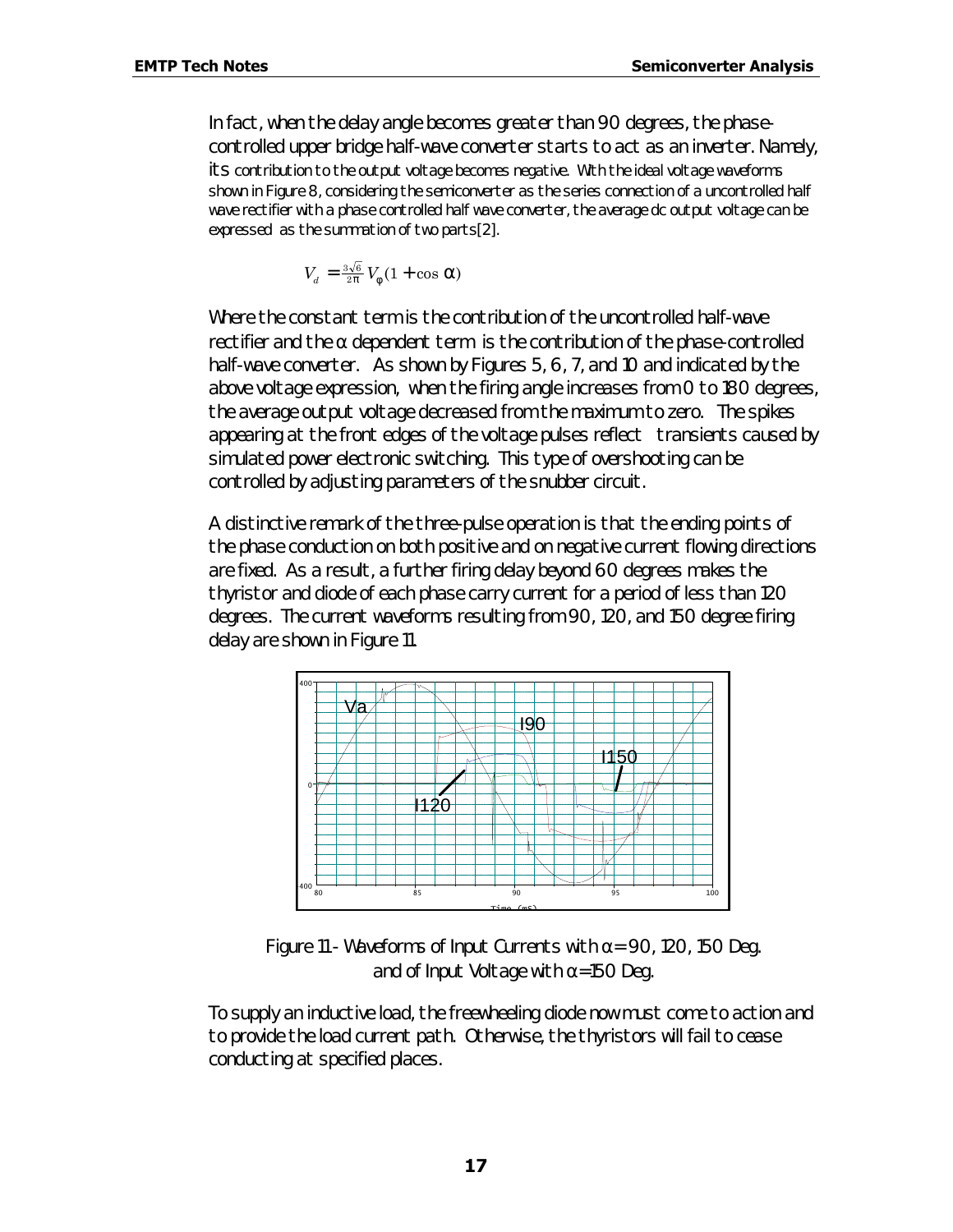Figure 12 illustrate the relations between the semiconverter input current, the load current, and the current flowing through the freewheeling diode while firing was delayed by 90 degree.



*Figure 12 - Phase A Voltage, Input Current, Output Current And Freewheeling Diode Current*

#### *Harmonic Characteristics*

It is clear that, regardless firing angle, the mechanism of the semiconverter operation does not create a unsymmetry of the line current with respect to the current zero level. This means that the semiconverter does not generate a dc component of the input current. However, as being illustrated, for any non-zero firing delay, the line current waveform is unsymmetrical with respect to the voltage zero crossing of the phase voltage. The degree of the unsymmetry changes with the firing angle. Although the balance of three phase still prevents generation of any triplen harmonics, this unsymmetry does create a series of even harmonics. The current waveforms for firing angle smaller than and equal to 60 degrees and the waveforms for firing angle greater than 60 degrees can be classified into two basic patterns as previously shown in Figure 9 and Figure 11 respectively.

If the current waveforms are idealized, the pattern shown in Figure 9 should consist of the 120 degree movable positive current pulse and the 120 degree standstill negative current pulse. The pattern shown in Figure 11 has the pulse width of the both positive and negative pulse varied with the firing angle. But, the conduction pulses of either polarity end at the natural commutation points. Although these two described conduction patterns are different, it was found that the Fourier expansions for these two current patterns have the same sets of Fourier coefficients. Therefore, the input line current can be written as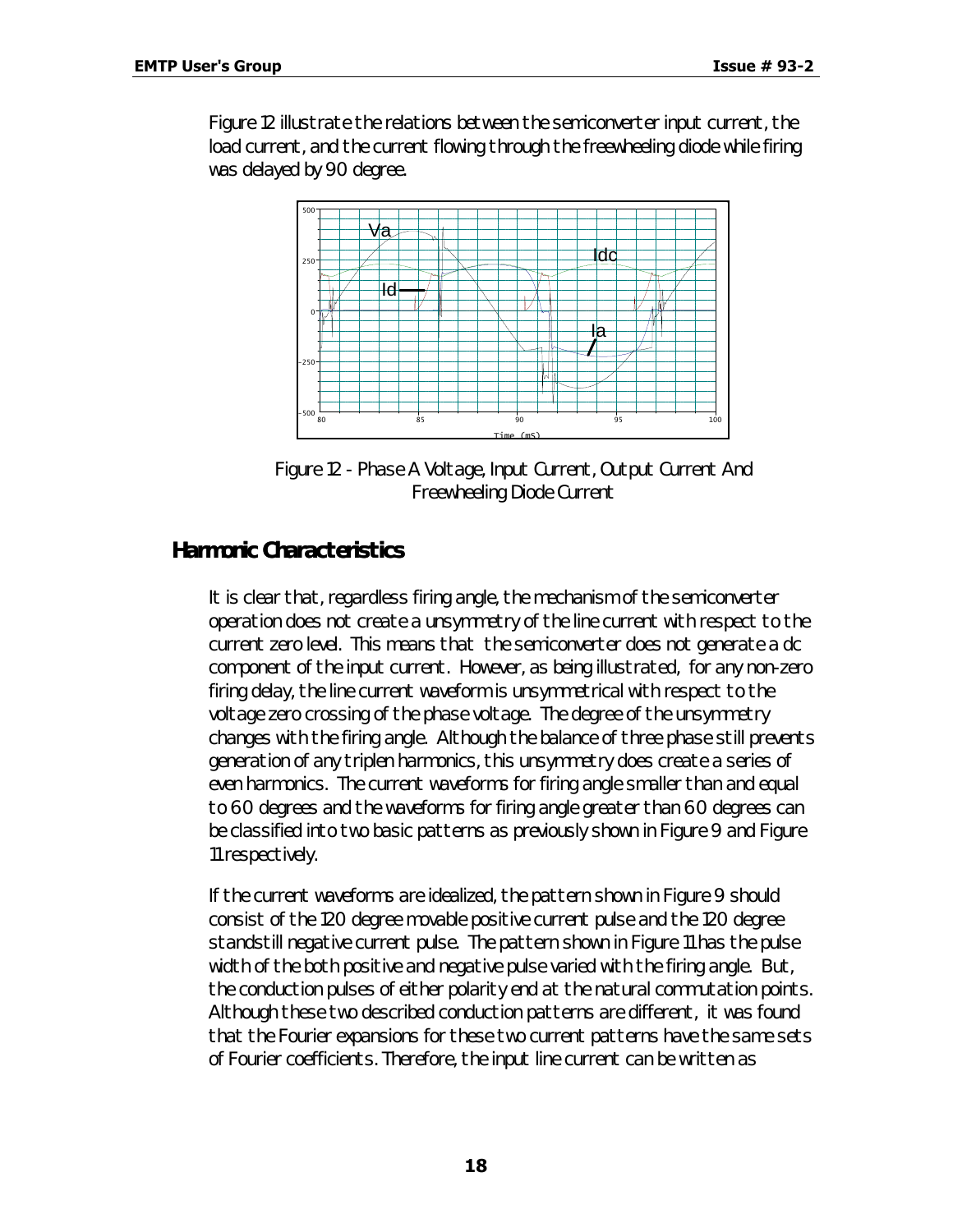$$
i(t) = \sum_{1}^{\infty} a_n \cos n\mathbf{W}t + \sum_{1}^{\infty} b_n \sin n\mathbf{W}t, \text{ Eq. 1}
$$

where  
\n
$$
a_n = \frac{1}{\pi} \int_{0}^{2\pi} I_{dc} \cos(n\omega t) d(\omega t)
$$
\n
$$
b_n = \frac{1}{\pi} \int_{0}^{2\pi} I_{dc} \sin(n\omega t) d(\omega t)
$$

for  $n=1, 2, 3, ...$ 

Derived from these integrals, the coefficients for the current Fourier expansion obtained are

$$
a_{n=2m} = \frac{2I_{dc}}{np} \sin(n\frac{p}{6})(1-\cos n\mathbf{a}), \text{ Eq. 2}
$$
  
\n
$$
b_{n=2m} = \frac{-2I_{dc}}{np} \sin(n\frac{p}{6}) \sin(n\mathbf{a}), \text{ Eq. 3}
$$
  
\nfor n = 2, 4, 6, ...

$$
a_{n=2m+1} = \frac{-2I_{dc}}{np} \cos(n\frac{p}{6})\sin(n\mathbf{a}), \text{ Eq. 4}
$$
  

$$
b_{n=2m+1} = \frac{2I_{dc}}{np} \cos(n\frac{p}{6})[1 + \cos(n\mathbf{a})], \text{ Eq. 5}
$$

for  $n = 1, 3, 5, ...$ 

These Fourier coefficients indicate that the semiconverter does not generate any triplen harmonic as far as a balance of the three-phase system is maintained. However, the even harmonic generation is the inherent characteristic of the semiconverter.

The Eq. 2 and Eq. 3 can be combined to obtain the magnitude of an even harmonic as expressed in Eq. 6.

$$
|C_{n=2m}| = \sqrt{a_n^2 + b_n^2}
$$
  
=  $\frac{2\sqrt{2}I_{dc}}{n\mathbf{p}}\sin(n\frac{\mathbf{p}}{6})\sqrt{1-\cos(n\mathbf{a})}$  Eq. 6  
for n = 2, 4, 6, ...

This expression reveals that an even harmonic current component reaches its maximum when  $n\alpha$  = 180 degrees. Therefore, the peak of the 2nd is expected at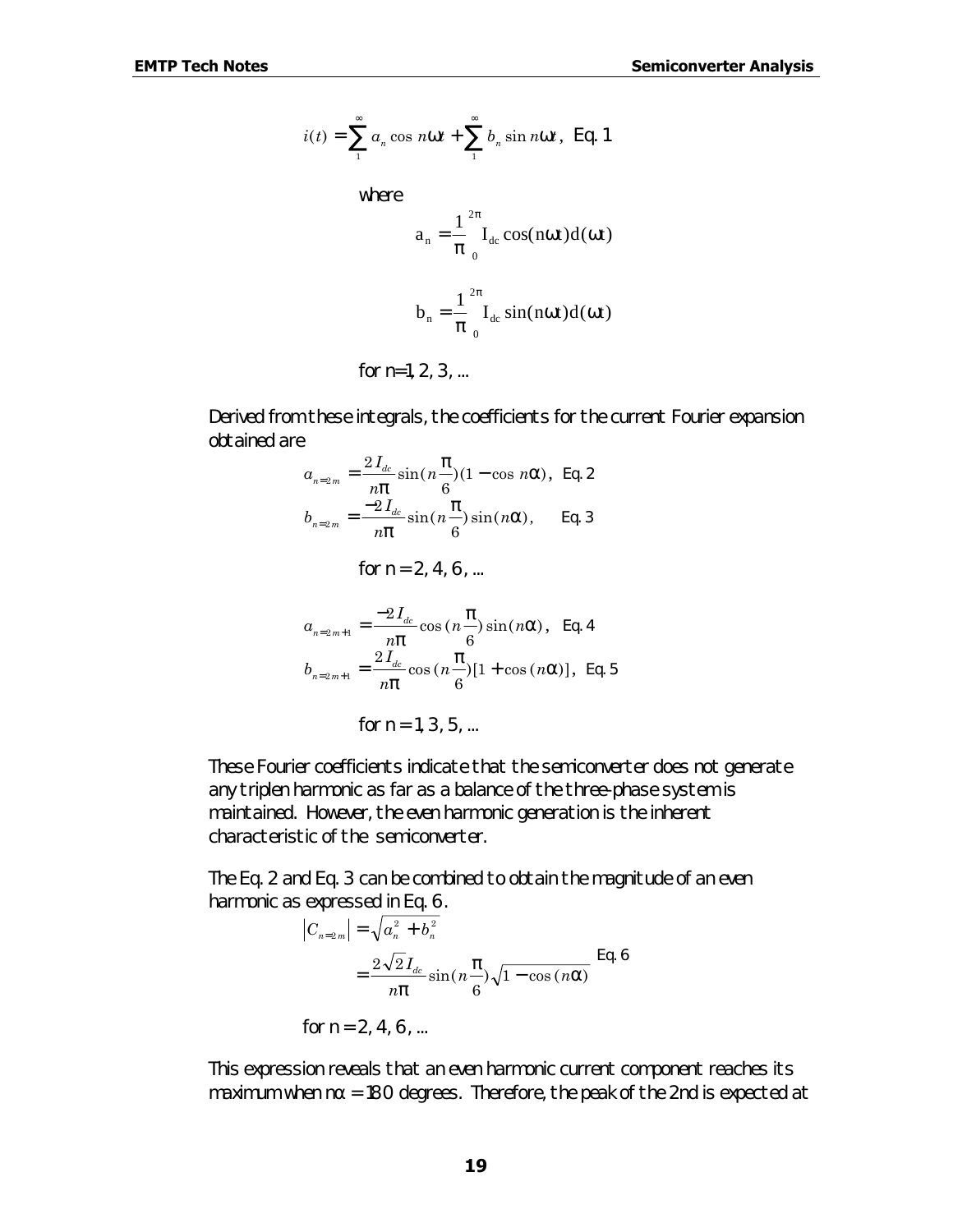90 degrees and the two peaks of the 4th harmonics are expected at 45 and 135 degrees respectively with maximum magnitudes of approximately 55% and 28% of the dc load current  $I_{\text{dC}}$ .

In order to provide a more vivid illustration of harmonic variation with firing angle, an EMTP model of the circuit shown in Figure 1 was used to simulate the operation of the semiconverter with the firing angle linearly increased from 0 to 165 degrees. The obtained line current waveforms on the transformer secondary are presented in Figure 13.

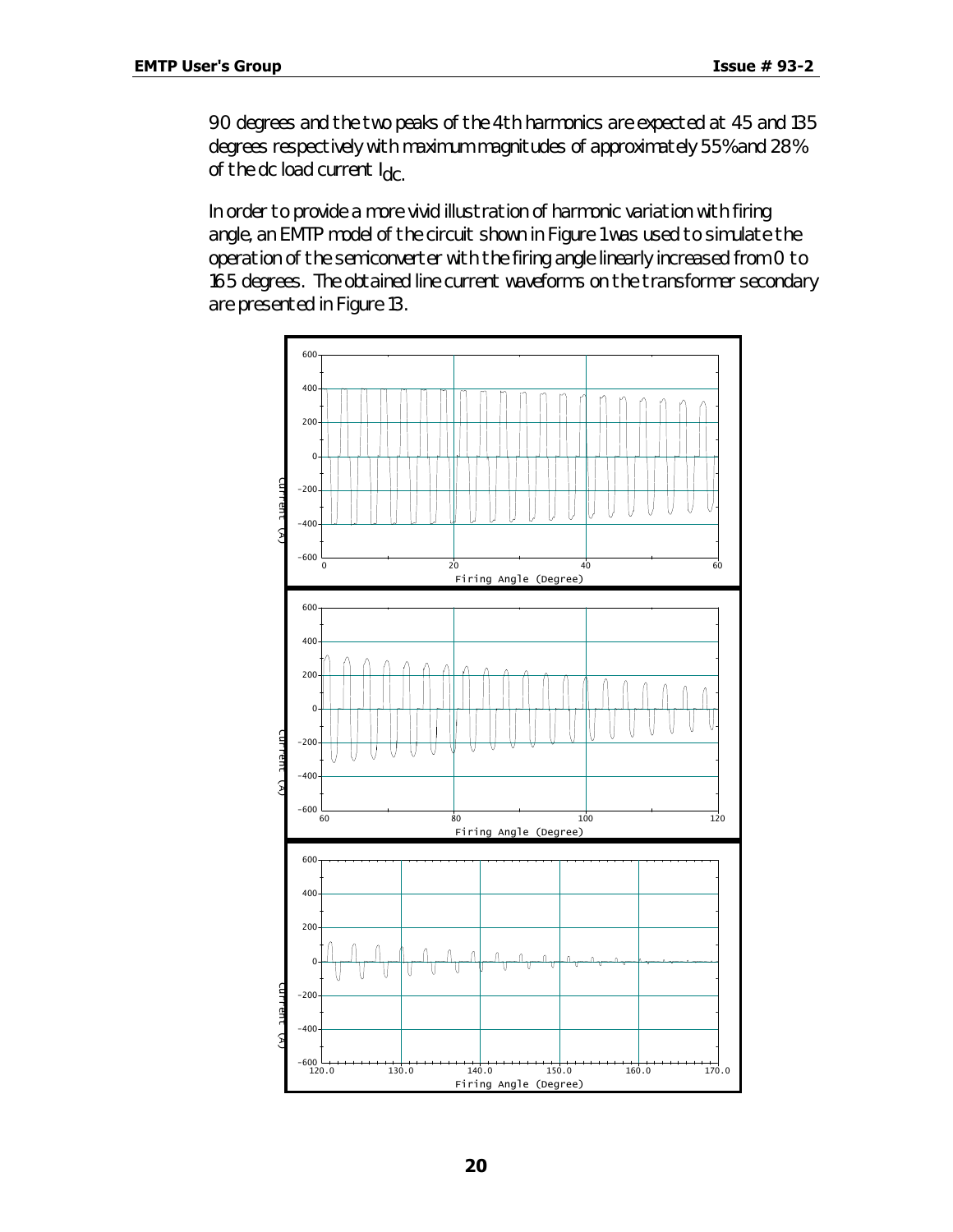#### *Figure 13 - Line Current Waveform of Wye-Winding Side*

In Figure 13, the horizontal axis marked the degrees of the firing angle. To emphasize the current magnitude changes with the firing angle at the same time of waveform changing, the magnitude scale of the current for the three different ranges of firing angle are selected to be equal.

Because of the line current appearing on the delta-connected transformer primary is simply the result of subtraction of the two corresponding line currents of the secondary, the primary current shows double humps on one side and a single hump with twice magnitude on the other side. The changing waveform of this current with the firing angle is illustrated in Figure 14. Although the primary current waveform seems displaying a greater unsymmetry than that of the secondary current, even harmonic contents of the primary current are the same as that of the secondary current.



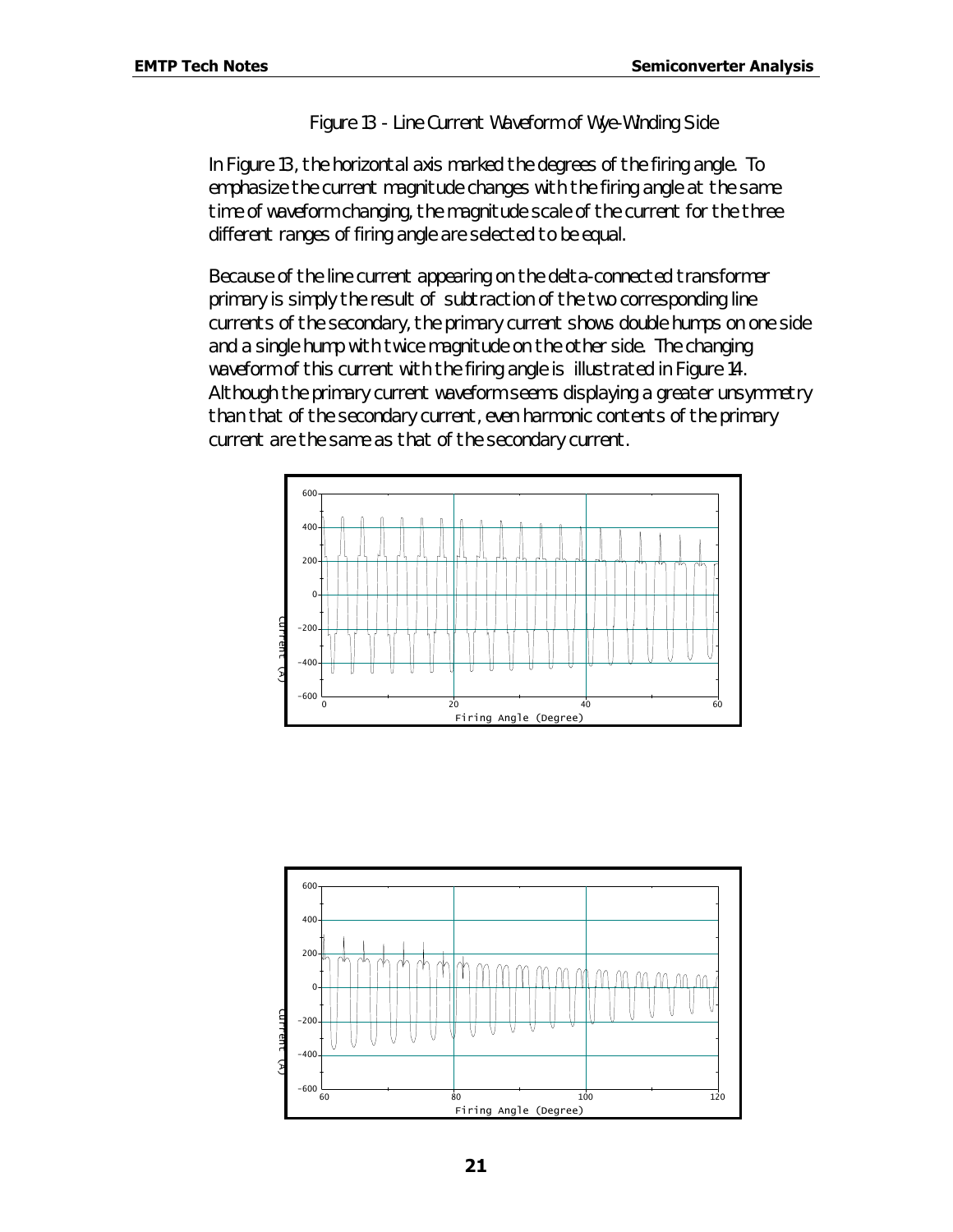

*Figure 14 - Line Current Waveform of Delta-Winding Side*

The curves given in Figure 15 illustrate the trends of the most important even harmonics within a complete range of the firing delay.



*Figure 15 - Fundamental and Even Harmonics and Firing Angle.*

Note that because of the existence of the source impedance, the practical commutation have made the simulated current pulses differ from perfect square waves, which were assumed for simplifying theoretical derivations. As a consequence, the harmonic peaks obtained from the simulation were shifted from the places determined according to the Eq. 6.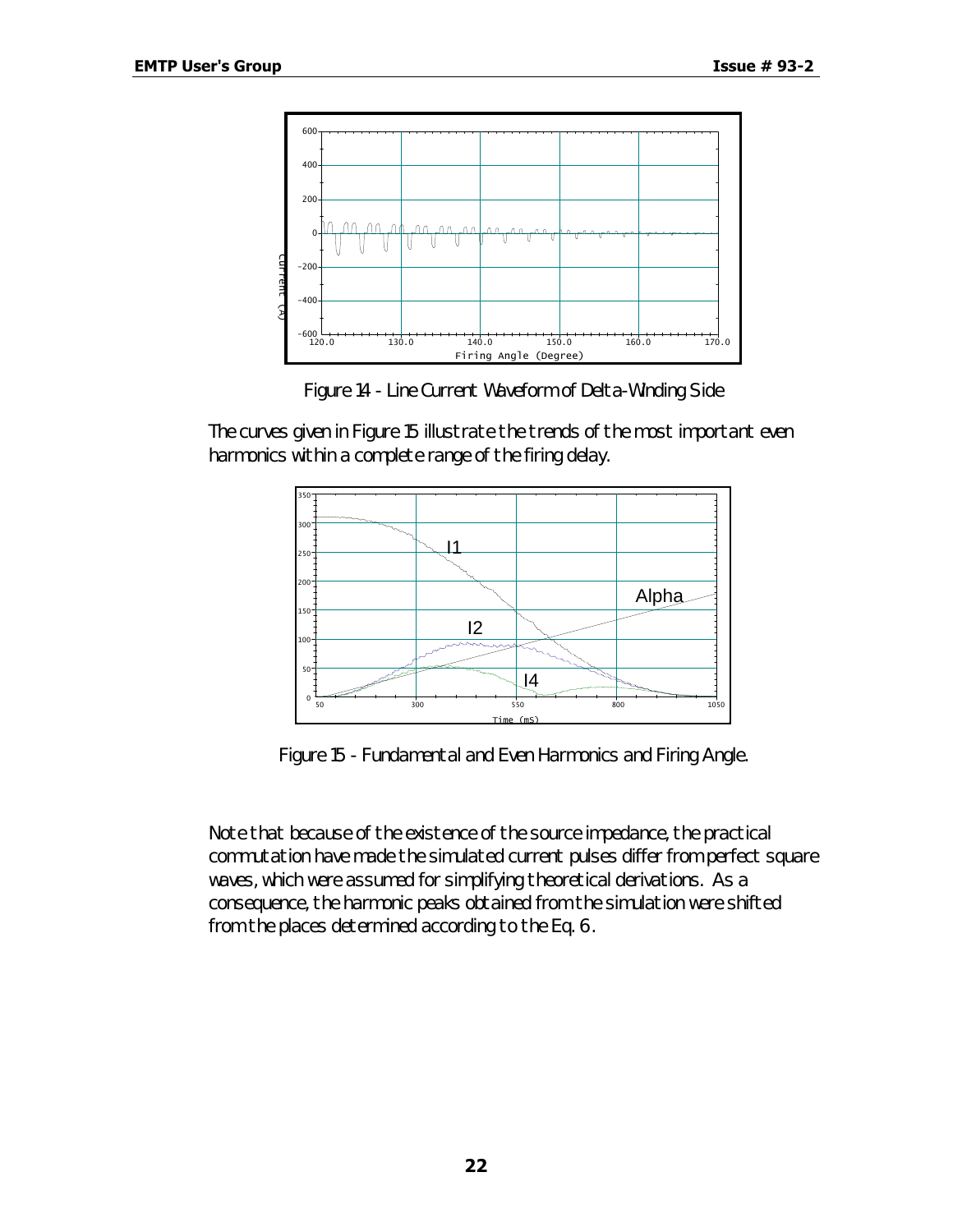

*Figure 16 Firing Angle and Fundamental, 5th, and 7th Harmonics of Semiconverter Current*

Figure 16 illustrate changing of 5th and 7th harmonics with the firing angle variation. Comparing Figure 15 with Figure 16, it is realized that in a practical operation range of time delay, the magnitude of the 2nd harmonic is about 2 to 3 times of that of the 5th harmonic. Therefore, for a semiconverter, the most concerned harmonics are low order even harmonics.

As previously mentioned, for an inductive load, the freewheeling diode carries current during an interval in which the out-going thyristor has stopped conducting and the in-coming thyristor has not been fired.

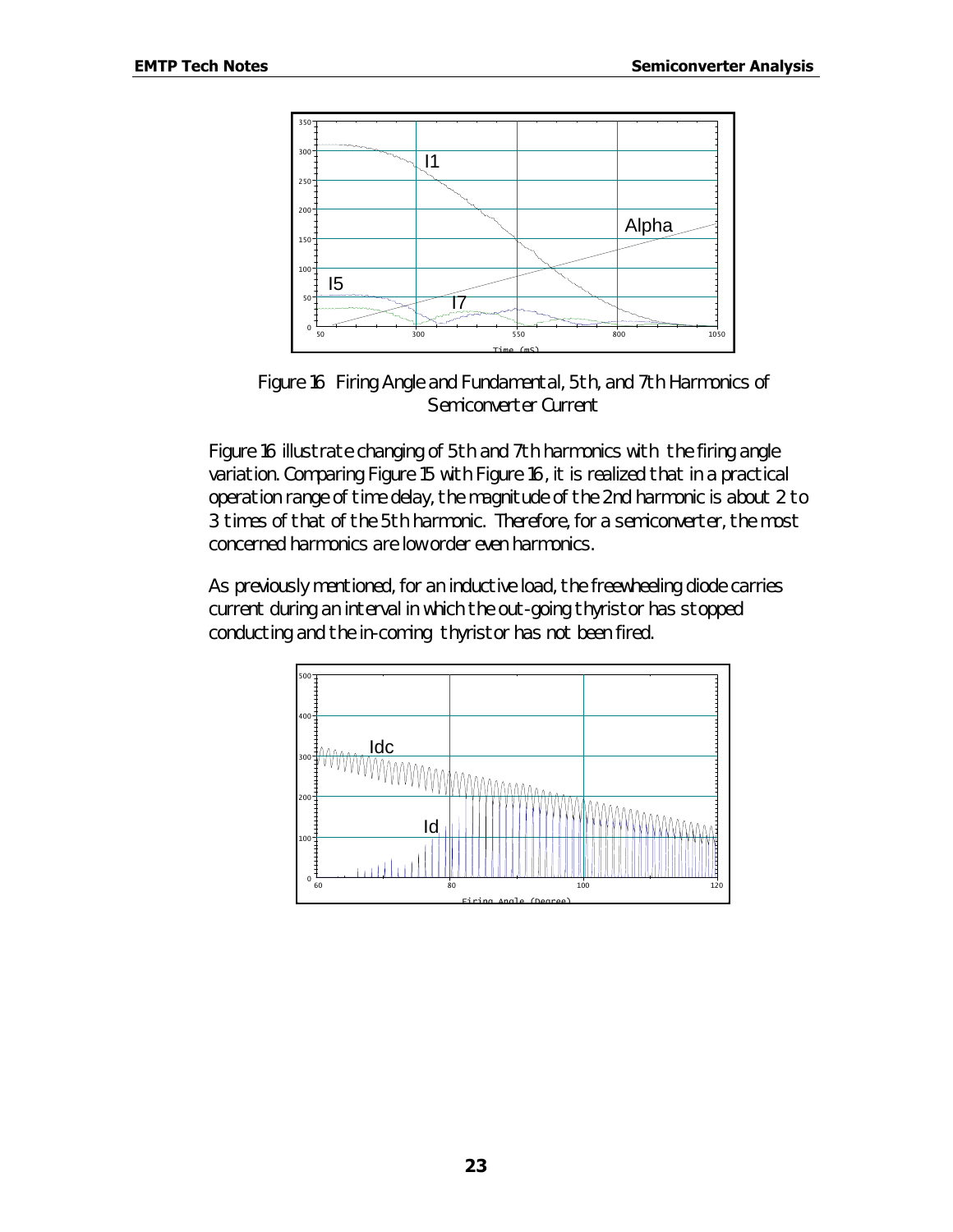

*Figure 17 - Current through Freewheeling Diode.*

The freewheeling diode current and the load current for a firing angle between 60 and 170 degrees are plotted in Figure 17. The freewheeling diode conducting interval increases with the firing angle. The magnitude of the current reaches the peak around 90 degrees. If the freewheeling diode is not connected, the load current will force the outgoing thyristor maintaining conducting until the incoming thyristor is fired. This results in a power factor decreasing.

#### *Harmonic Reduction & Power Factor Correction*

Although a power factor problem associated with the semiconverter application has not been discussed in detail in this paper, it can be logically deducted that the power factor associated with the application is a function of the firing angle and tends to get low when the firing angle increases. The statement is supported by the fact that the line current is getting out-of-phase with respect to the voltage as the firing angle increases.

A perspective approach which can benefit both the power factor correction and the harmonic reduction is to install a capacitor bank as a tuned filter at the converter input terminals. Usually, filter installations for each and every important harmonic components are practically unacceptable because of the cost consideration. Therefore, the recommended practice is to install a single second harmonic filter with relatively large capacity.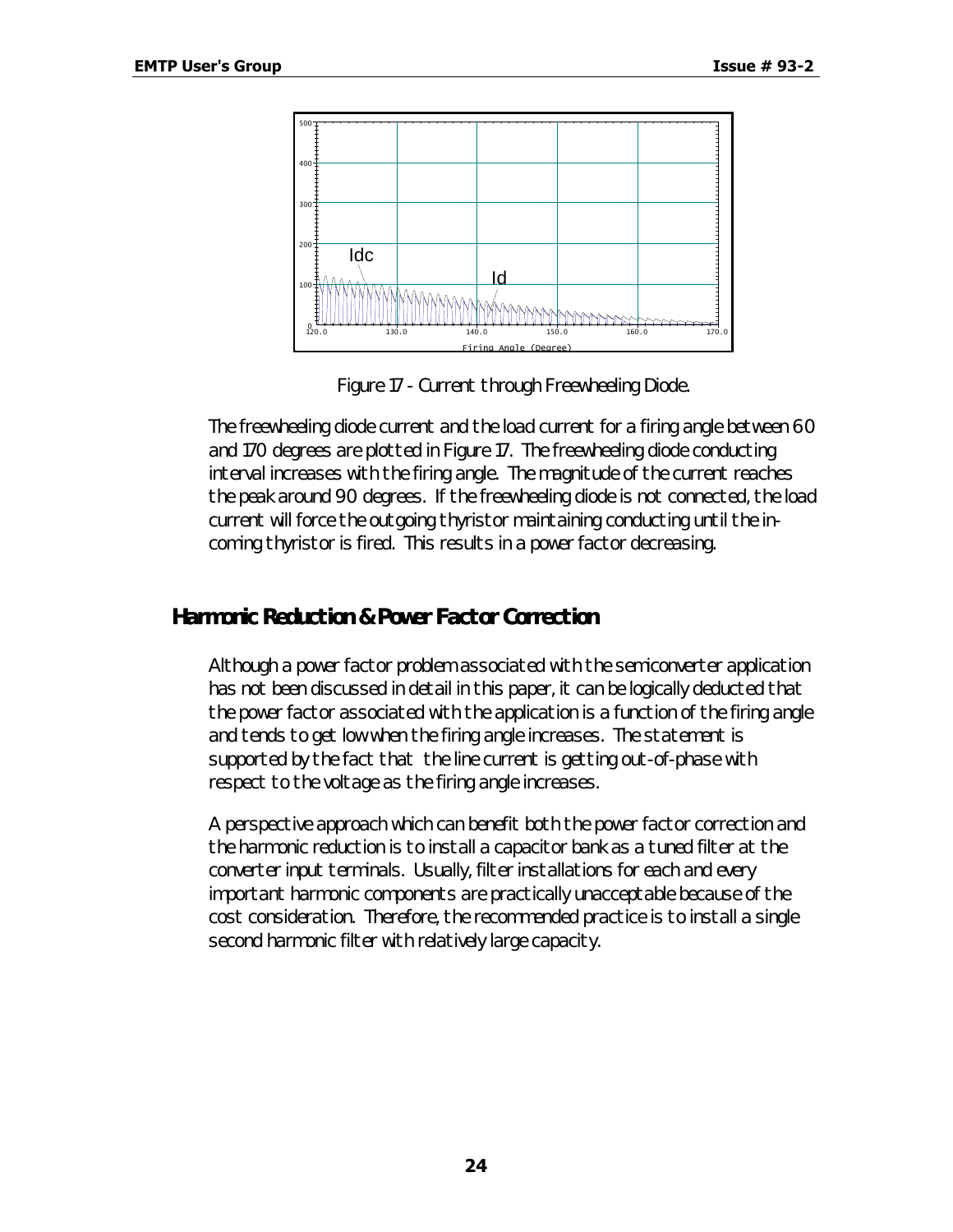The EMTP simulation has been conducted to investigate the effectiveness of the proposed solution. For the converter with a dc output rating of 260 kW, a three-phase filter of 250 kVAr is connected on the transformer secondary. The waveforms of the phase voltage and the input current of the transformer primary obtained from the simulation with the worst firing angle of 90 degrees are presented in Figure 18.



*Figure 18 - Phase Voltage and Current Waveforms With and without Filter*

To illustrate the improved power factor, the current waveform without the filter has also been given in Figure 18. It is clear that the capacitor compensation has made the line current change from significantly lagging to significantly leading.

The harmonic filtering effects are shown with the bar chart given in Figure 19. After the 2nd harmonic filter connection, the fundamental component of the current has increased by approximately 85% and the magnitude of the second harmonic has been reduced to the 18 percent of the original. The magnitudes of the 4th and 5th harmonics are also slightly reduced. As consequence, the Total Harmonic Distortion (THD) of the line current is reduced from 70.6% to 13.7%.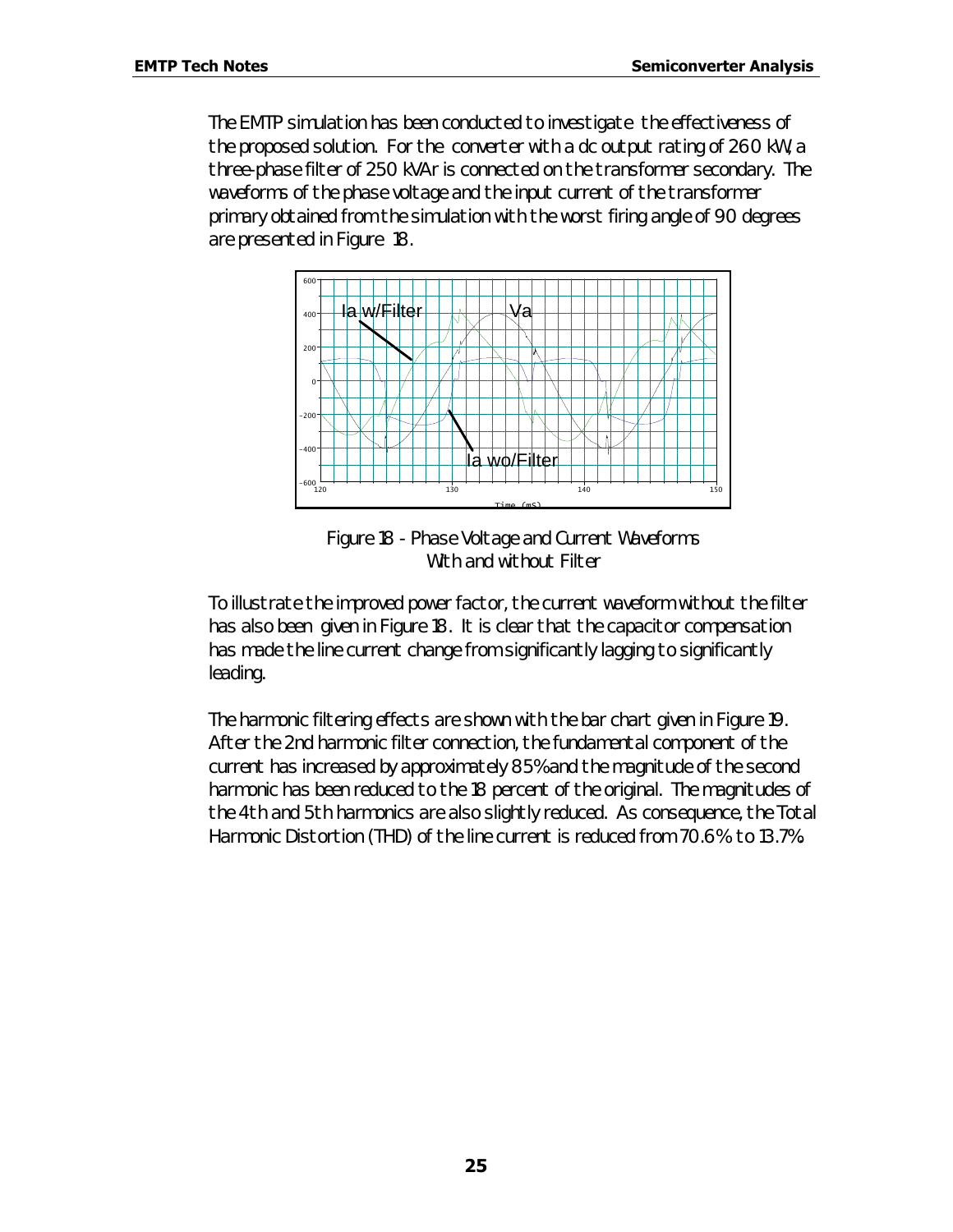

*Figure 19 - Comparison between Current Spectrums Obtained with and Without 2nd Harmonic Filter*

#### *Conclusions*

A semiconverter has two operation modes. As a firing angle increasing from 0 to 60 degrees, the converter changing from the six-pulse operation into the three-pulse operation. With a further increased firing angle beyond 60 degrees, the converter is always in three-phase operation mode with the increased input current and output voltage discontinuity.

The even harmonic generation is the inherent characteristic of the semiconverter. The worst even harmonic peak occurs when the firing angle is around 90 degrees.

The power factor of the semiconverter varies with the firing angle. In a range of practical firing delay, the power factor is poor and decreases with the firing angle increases.

A capacitor bank tuned as a second harmonic filter can effectively reduce even harmonic injections into the ac supplying system and it can greatly help to improve the circuit power factor.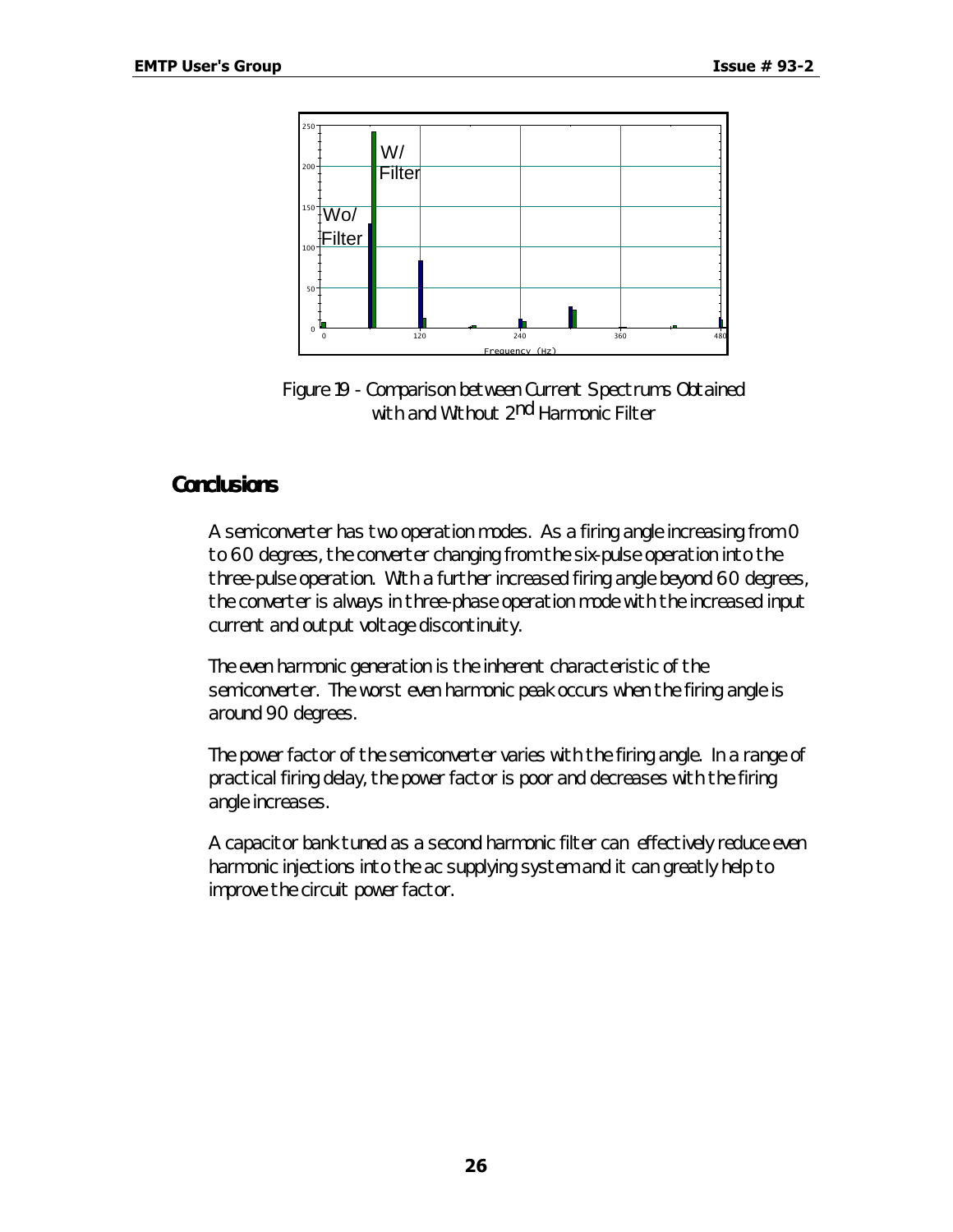#### *References*

- [1] Ned Mohan et al., Power Electronics: Converters, Applications, and Design. John Wiley & Sons, Inc. 1989, pp. 41-62.
- [2] JMD Murphy & FG Turnbull, Power Electronic Control of AC Motors, Pergamon Press, 1988, pp. 73-90.
- [3] Muhammad H. Rashid, Power Electronics: Circuits, Devices, and Applications, Prentice-Hall, Inc., 1988, pp. 77-100.

*Le Tang and Mark F. McGranaghan Electrotek Concepts, Inc.*